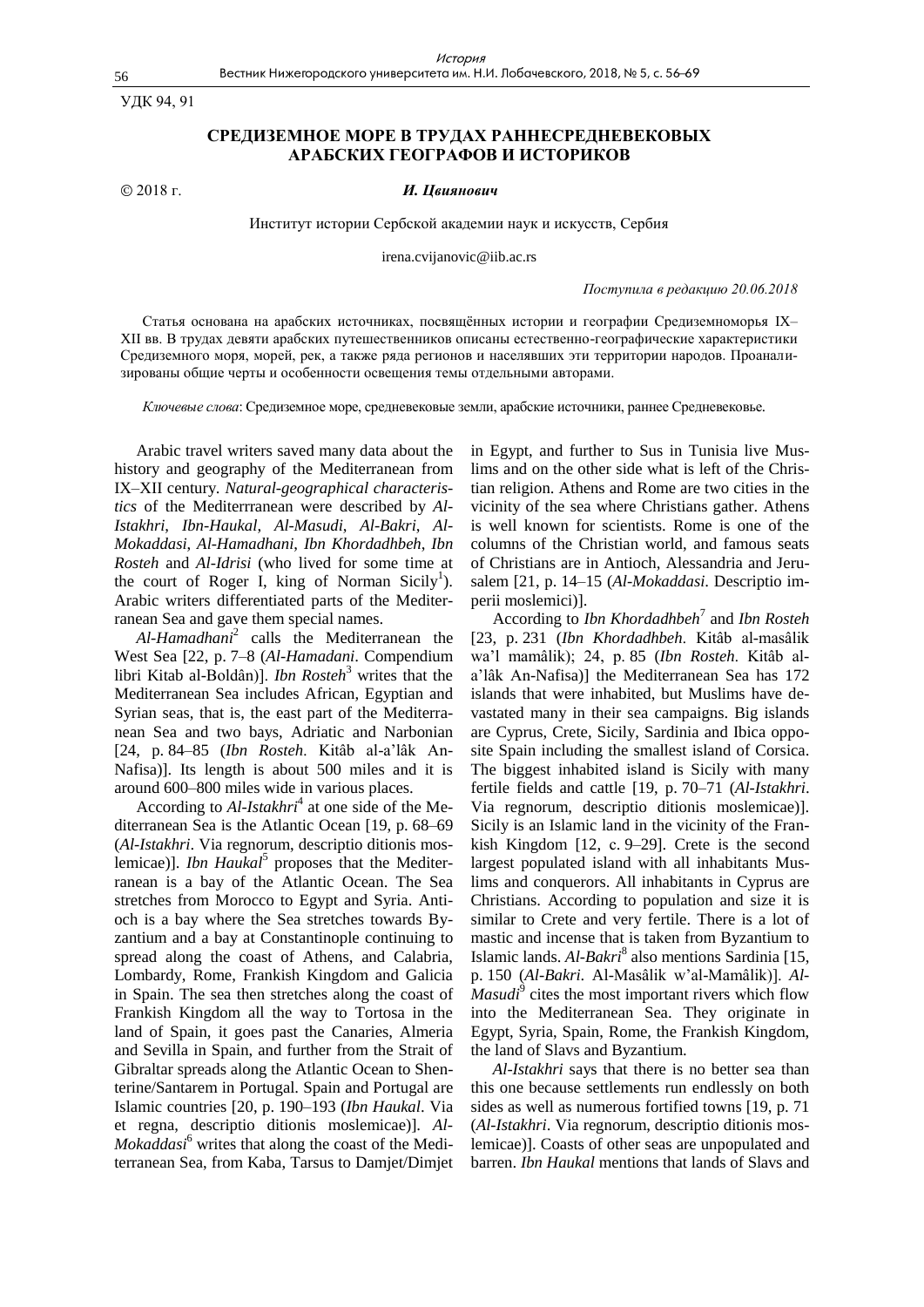Byzantium have occupied special territories in the Mediterranean. At the end he lists a great number of towns that have been included in the map of the Mediterranean Sea [20, p. 191–205 (*Ibn Haukal*. Via et regna, descriptio ditionis moslemicae)].

Muslim and Byzantine ships are often sailing in the Mediterranean Sea, crossing any distance easily. However, Muslim and Byzantine armies often come across each other on war ships and they fight in the sea. *Early Muslim conquest* changed the picture of the Mediterranean. The Arab conquest started with the Islamic Prophet Muhammad in the 7th century. The resulting empire stretched from the borders of China and the Indian subcontinent, across Central Asia, the Middle East, North Africa, Sicily, and the Iberian Peninsula, to the Pyrenees. A rapid and successful conquest brought a new religion, language, culture, development of science. The Islamic conquest contributed to the development of the geography and cartography among the Arabs. Huge expanses of land had been won through conquest, and the resources they contained needed to be assessed in order for the most suitable tax system to be introduced. So big did the empire become that a postal service and a road system became necessary. These in their turn were instrumental in developing trade, fostered by the unification of language and religion. The pilgrimage to Mecca also induced the Arabs to travel and develop geography. Trips offered opportunity for study, exploration and trade. After journeys, many travelogues were written with interesting data about geography and history of the Islamic lands, and their neighbours on the other coast of the Mediterranean.

Some Arabic geographers produced *world maps* with the description of the Mediterranean world and division on regions. Unfortunately, only a small number of originals have been found. The Arab maps made in the Middle Ages by *Al-Istakhri*, *Ibn Haukal* and *Al-Idrisi* have been lost, and we have only copies at our disposal. Arab geography and cartography developed under influence of the ancient books, especially those of the Greeks. Ancient books were translated thanks to the general patronage of the caliphs who wanted to incorporate that knowledge into Muslim culture. The caliphs used to provide generous rewards for those who translated the scientific works of Antiquity into Arabic. In the period extending from the seventh to the twelfth centuries, main centers of scientific study moved from Europe to Damascus, Baghdad and Cordoba. Arabic medieval achievements were the basis for further development of science from thirteenth century, and its blossom in Europe during the Renaissance.

First Arabic maps were made according to the map of Ptolomey, a classical astronomer, geographer and mathematician from Alexandria. During the reign of Theodosius and Justinian, the interpretation that the Earth is round and that it represents only a small part of the Universe was forbidden. The medieval Arabic astronomers, *Al-Masudi* and *Al-Idrisi*, wrote that the Earth is round, before the Christians in Europe were ready to accept that idea [28, p. 371–375]. They preserved the works of Greek astronomers during Dark Ages. Early medieval Arabic writers included in their maps of the world the Arabic lands in Asia and North Africa, thе Byzantine Empire, lands of Francs, Gals, Langobards, land of Slavs, Bulgars, as well as lands from Persia to India and China. For them, the well known part of the world ended with the Atlantic Ocean, i.e. the West Sea and the Pacific, i.e. the Big Sea. During the Golden Age of Arab cartography the «Atlas of Islam» was published, which included twenty one maps. The «Atlas of Islam», made in the tenth century, had nothing in common with Ptolemaic model of maps. *Al-Istakhri* and *Ibn Haukal* showed the Muslim world, with its provinces, regions, districts, cities. *Al-Idrisi*"s geography «The Pleasure Excursion of One Who is Eager to Traverse the Regions of the World», known also as «The Book of Roger», published in the twelfth century, was the first geography book published in Europe. Although *Al-Idrisi*"s map was lost, commentaries come down to us with a description of the regions, cities, rivers, lands, seas and roads.

*Al-Idrisi*, *Al-Mokaddasi*, *Ibn Rosteh*, *Ibn Haukal* and *Al-Masudi* divided the world into seven regions and gave the names of the known cities within them [21, p. 21–22 (*Al-Mokaddasi*. Descriptio imperii moslemici); 24 (*Ibn Rosteh*. Kitâb al-a"lâk An-Nafisa); 25, p. 32–33 (*Al-Masudi*. Kitâb at-Tanbih Wa"l Ischrâf)]. According to *Al-Masudi* only the fifth region relates to the Mediterranean Sea. *Ibn Khordadhbeh* divided populated area into four regions and two of them belong to the Mediterranean [23, p. 155 (*Ibn Khordadhbeh*. Kitâb almasâlik wa"l mamâlik)]. *Ibn Haukal*, *Al-Masudi* and *Al-Idrisi* have made maps of the world. *Ibn Haukal* and *Al-Idrisi* gave in full detail the description of the cities and all that is known and needs to be mentioned including established distances between them [20, p. 3–17 (*Ibn Haukal*. Via et regna, descriptio ditionis moslemicae); 16 (*Al-Idrisi*. Kitab Nuzhat al-Mušqat fi Ihtiraq al-Afaq)].

Arabic historians also wrote about *forming of Early Medieval lands* in the Mediterranean. During great migrations, many nations passed through Europe, but they rarely left a written trace, so that we know their history only on the basis of the data that Latin, Byzantine and Arabic writers transferred to us. Byzantine chroniclers wrote about conflicts with barbarian nations, their settling in the territory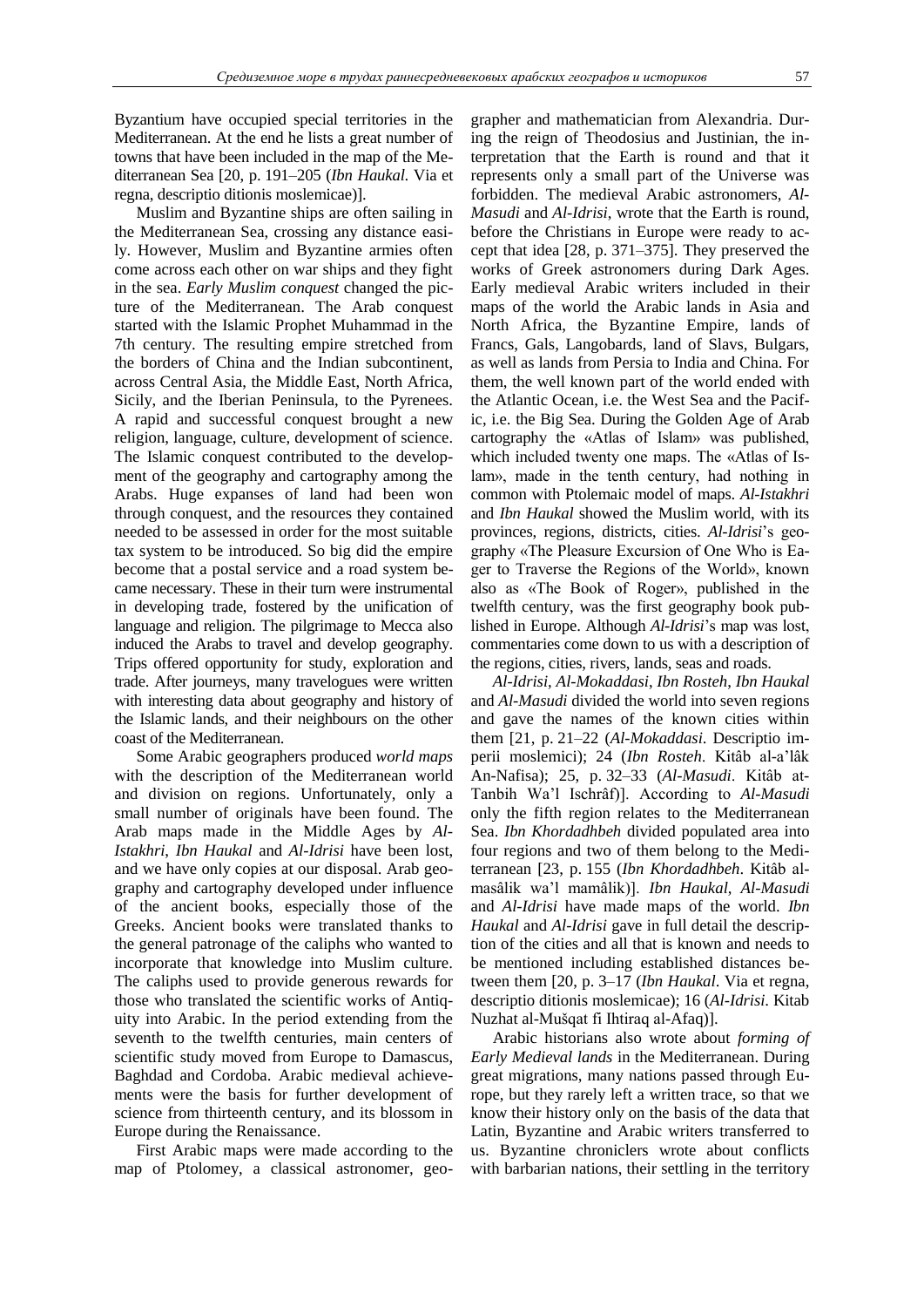of the Empire, and founding lands at the beginning of the Middle Ages. Arabic historians and geographers gave their view of barbarian nations, Byzantine Empire and Early Medieval lands.

For the greatest part of Europe, IX–XI centuries were a period of crises, and forming Medieval states, but it was the time when *the Byzantine Empire* reached its peak. The capital Constantinople was the center from which Byzantine art, science and faith were spread. Byzantium as the largest Mediterranean country had influence on the life of surrounding nations, and on map-making of Early Medieval lands. By spreading the borders of the Byzantine Empire and improving safety, the value of land grew and feudalism progressed soon. Many nations fell under Byzantine rule, and some became its allies and got permission to settle on certain territories. Arabic writers have preserved a great deal of data regarding *Muluku Rum* (The Byzantine Empire), the most interesting of all neighbouring countries for them. The power of the Byzantium Empire, its borders, division on themes and politics intrigued *Ibn Khordadhbeh*, *Al-Masudi*, *Al-Hamadhani*, *Ibn Rosteh*, *Al-Jakubi*, *Yahya al-Antaki* and *At-Tabari*. The subject of their interest was the religion of the Byzantines, great enemies of Islam.

Geographer and historian *Ibn Khordadhbeh* wrote about division on themes, borders, fortified places and the organization of the Byzantine Empire. He saved *Al-Djarmi's* division into 14 provinces [23, p. 103–110 (*Ibn Khordadhbeh*. Kitâb almasâlik wa"l mamâlik)]. Besides *Ibn Khordadhbeh*, *Al-Djarmi* inspired *Al-Hamadhani*, *Al-Masudi* and anonymous author of the «Limits of the Universe» («Hudūd al-'ālam»). *Al-Djarmi*"s *report* begins with the description of *Tafla* province that shelters Constantinople. To the west, the border of this province is a channel that empties into the Mediterranean Sea, its eastern border is the line connecting the Caspian and Mediterranean Sea, to the south its border is the Mediterranean Sea and to the north, again, the Caspian Sea. The next province is *Thrace*, situated beyond Tafla. There are ten fortresses in Tafla. A rampart is its border to the east, Macedonia borders it to the south, Bulgaria to the west, and the Caspian Sea is its northern border. The third province is *Macedonia* with three fortresses, a rampart on the eastern border, Mediterranean Sea in the south, Slav lands in the west, and Bulgaria to the north. The fourth province is *Paflagonia* with its five fortresses. The fifth province is Al-Uftī-Mātī, i.e. *Optimata* with three fortersses and the city Nikomedia. This name means in Arabic eye and ear. Continuing to the sixth province, we have *Opsikia* with its ten fortresses and the city of Nikia which is situated on the coast of a lake surrounded by mountains, 8 miles away from the sea.

In the case of any adverse situation, the women and children are evacuated to the mountains by boats. The next one, seventh province, is *Tarksis* with its fortified city of Efes, in the Al-Avas region. It is believed that Efes is the city of cave people, with a mosque with the Arabic inscription that serves as a memory of victorious introduction of Islam to the Byzantine Empire. The eighth is *Anatolia*, the greatest province of the empire. Anatolia includes Amuria, a city of a forty four towers, fortresses Al-Almain, Murdj-as-Sahm, Burgut, Al-Miskanin, Bitin and Al-Musabatlin. The ninth province is *Harsana*, on the way to Malatia with four fortresses. The tenth is *Al-Bukular* with its city of Ankira and thirteen fortresses. The eleventh is *Armenia* in which you will find the fortresses Kulunija and sixteen more fortified places. The twelfth province is *Haldia*, bordering *Armenia*, with six fortified places. The thirteenth is *Seleukia* in Syria, extending from the Mediterranean sea to Tarsus and Al-Lamis. A prefect supervises this province. Seleukia also includes the Seleukia fortress and ten other fortified places. Finally, the fourteenth province is *Kapadokia* which ends with the mountain Tarsus, Adana and Al-Masisa. The fourteenth includes fortresses Kora, Hasin, Antgu, Al-Djarvab, Dhu l-Kila. The Arabic name means the ruler of fortresses, but its proper name is Djusastrun, meaning one who is approaching the stars. It is described as a mountain with the crown of towers. There are also fourteen more fortresses.

Some Arabic writers simply relayed information on Byzantium from other sources, while others wrote about it based on the first-hand experience. Reports from *Al-Djarmi* and *Harun ibn Jahja* are particularly important because they were both imprisoned in Constantinople [34, S. 95–160]. *Al-Djarmi* was in Constantinople during the reign of Teofil and Mihail III (892–867). *Al-Djarmi*"s report was quoted by *Al-Masudi* [25, p. 105–108 (*Al-Masudi*. Kitâb at-Tanbih Wa"l-Ischrâb)].

*Ibn Rosteh* saved a particularly beautiful description of Al-Kustantinija (Constantinople) which was written by *Harun ibn Jahja* [24, p. 119–132 (*Ibn Rosteh*. Kitab al-a"lâk An-Nafisa)]. Harun arrived in Constantinople on a ship from Askalan. He writes that Constantinople is a big city fortified with ramparts and embraced by the sea to the east. There are idols in the shape of people or animals, cast in gold, all around the palace. Continuing, he describes the emperor's church and the Christmas ceremony [33, p. 199–283]. The church has got ten doors made of silver and gold. In the Emperor's chapel, there is a pillow for the emperor to lean on, decorated with pearls and sapphires – so is the chapel itself. At the altar doors, there are four marble pillars, the altar is made of aloe tree and decorated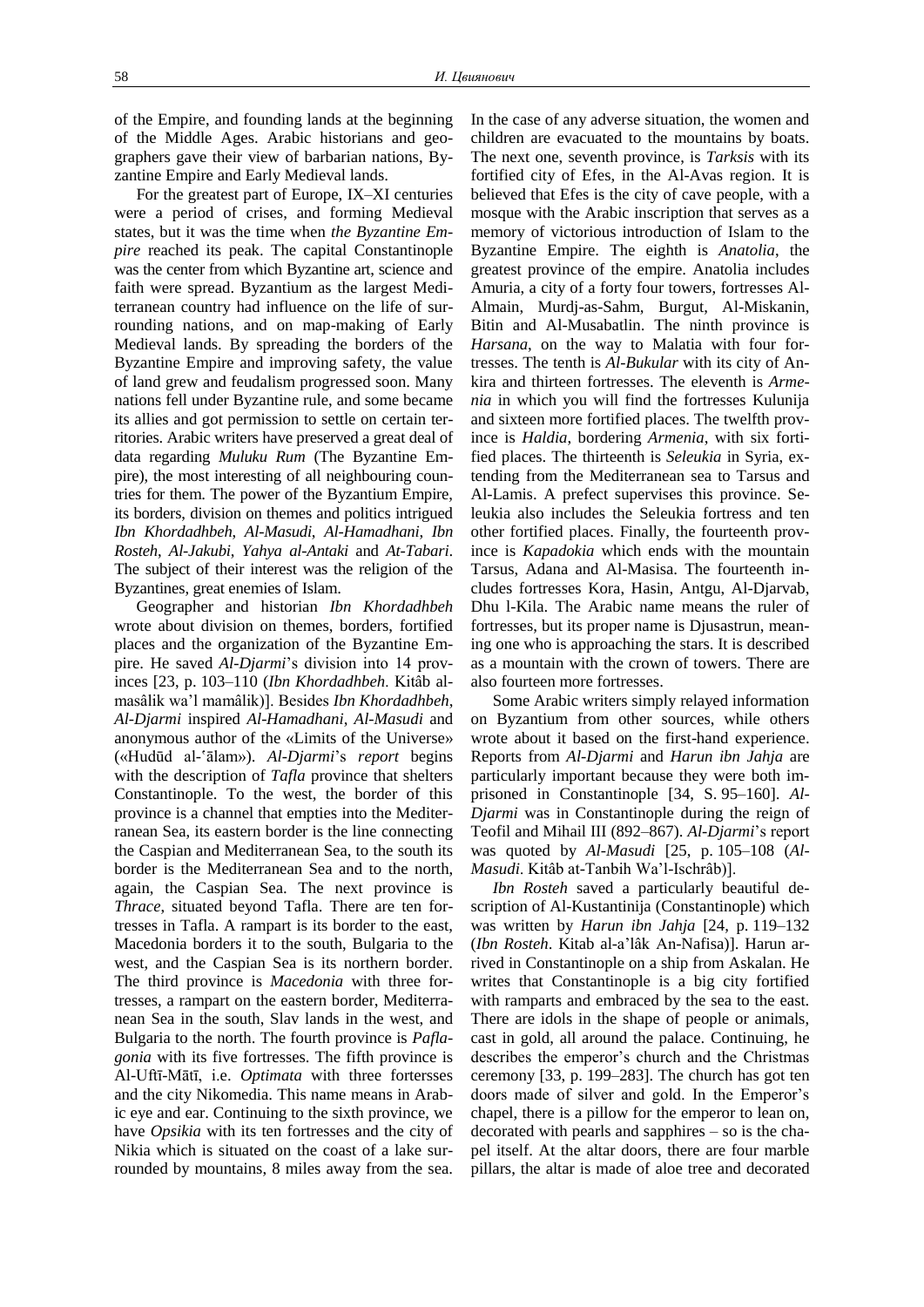with sapphires and pearls and at it stand the priest and other members of the clergy. The church has four courtyards. One has a pool with a silver dome sitting on twelve pillars. Eleven pillars are decorated with pictures of animals, and the twelfth one pictures the king. Next to this dome there is a cistern that contains wine with honey and spices.

At Christmas time, the emperor orders for the tables to be set for Muslim prisoners who eat there for eleven days. It has been said that one table is for Salomon, son of David, the second for David, the third table is Karun"s, and the fourth for Emperor Constantine. On the last day each prisoner receives two dinars and three dirhems. After this the emperor gets up and goes out through the gate Bidrun. When the emperor goes to the church the carpet is being laid out for him from the palace entrance to the main church in the centre of the city. During the ceremony the emperor would walk through Constantinople"s markets and invite Muslim prisoners to come into the church.

The emperor finally leaves the church to return to his palace. To the west of the church is a marble column on top of which the tomb of the Emperor Justinian, the one who has built the church, is placed. On top of the marble tomb stands a golden statue of a horse and of Justinian, riding it. Justinian is wearing a golden crown decorated with pearls and sapphires on his head and his right arm is raised as if he is inviting the people to Constantinople. At the western gate of the church there is a hall with twenty-four low doors, each one corresponds to one hour of the day and night.

*Ibn Rosteh* takes us out of Constantinople, through a desert with fields and settlements to the Salonika city (Thessalonica), then to Split (Balatis, Palatis-Spalato), Venice (Bandakis), Burgundy (Burdjan) and Brittany (Bartiniji). He concluded his account of his travels with the description of Rome.

*Al-Masudi* has written about Byzantine emperors in both his works, "Tanbih" and "Muruju dhahab" [25, p. 137–176 (*Al-Masudi*. Kitâb at-Tanbih Wa"l-Ischrâb); 17, p. 147–183]. The lists of the Byzantine emperors from these two books are not the same, and a better one is in the book "Tanbih". *Al-Masudi* wrote the history of all emperors from Constantine the Great (306–337) to Constantine VII Porphyrogenitus (944–959) [8]. The names of many emperors have Latin sufixes *-us* or *-os*, and it shows us that he knew Byzantine sources very well.

*Al-Hamadhani* writes that Byzantium is located between Syria and Mesopotamia, it extends westward from Antioche to Sicily and from Constantinople to Tulija [22, p. 136 (*Al-Hamadhani*. Compendium libri Kitab al-Boldân)]. He has preserved *Jahja ibn Halid Bermeki*"s writing – he states that there are five emperors in the world and that the fifth is Al-Kasir, the emperor of Byzantium. *Al-Hamadhani* cites that the majority of the inhabitants are Byzantines and Slavs who are Christians, read the gospels and abide by the Old Testament. Byzantines are skilled painters, they possess excellent knowledge of handicrafts, philosophy and medicine. *Al-Jakubi* mentions that the whole army of the Byzantine Empire, in cities and villages, totals to 40,000 soldiers [24 (*Al-Jakûbi*. Kitâb al-boldân)].

*Yahya al-Antaki*<sup>10</sup> wrote about Byzantine emperors and conflicts between Byzantines and Bulgars [37, p. 154–167 (*Yahya ibn Sa'id d'Antioche*. Ta"rikhu-l-Antaki)]. When Emperor Constantine fell ill he chose his relative Romanos Argyros as his successor, given that he didn"t have a son. The emperor suspected that Romanos Argyros was hatching a plot to assume power and to overthrow him. However, after four days he turned him back to Constantinople, determined to marry him to his daughter Zoe, and gave him power. He told Romanos" wife that he heard about Romanos" plot and that he will blind him if she does not enter a monastic order. Since she loved her husband, she accepted and the emperor gave her a monastery that provided her an annual income. Romanos heard from the emperor what happened to his wife and patriarch Alexios married him with Zoe the same night. Five days later the emperor Constantine died at the age of sixty nine years. He ruled for twelve years after the death of his brother Basil.

*At-Tabari*<sup>11</sup> wrote about Slavic siege of Constantinople, as well as relationships between Byzantines and Muslims, Nikephoros and Harun ar-Rashid [18, p. 107, 222 (*At-Tabari*. Ta"rikh al-Rusul w-al-Mulūk)]. The Slavs ravaged all the villages on the way to Constantinople so, when they approached the city, the Byzantines closed it off. The Byzantine emperor turned to the Slav king saying that since they share the same religion, they should be able to negotiate. When the Byzantine emperor realised that the Slavs did not want the truce he rounded up all Muslims, armed them up and asked them for help. Muslims defeated the Slavs in such a way that the emperor himself got concerned about his empire's safety. He decided not only to disarm the Muslims but also had them scattered throughout the country. Further on, *At-Tabari* cites that Nikephoros gave him 5.000 dirhems, 10 bolts of silk brocade, 200 bolts of fine brocade, 12 falcons, 4 hunting dogs and three pack-horses as a gift.

Arabic authors write about *the Slavs (As-Sakaliba)* as a nation that was present during their expansion in almost all parts of Europe but contours are not clearly defined. According to Ibn Rosteh the Slavs scattered to all parts of Europe, through Ural and Volga, from the Atlantic Ocean to land Gog and Magog [24, p. 98 (*Ibn Rosteh*. Kitab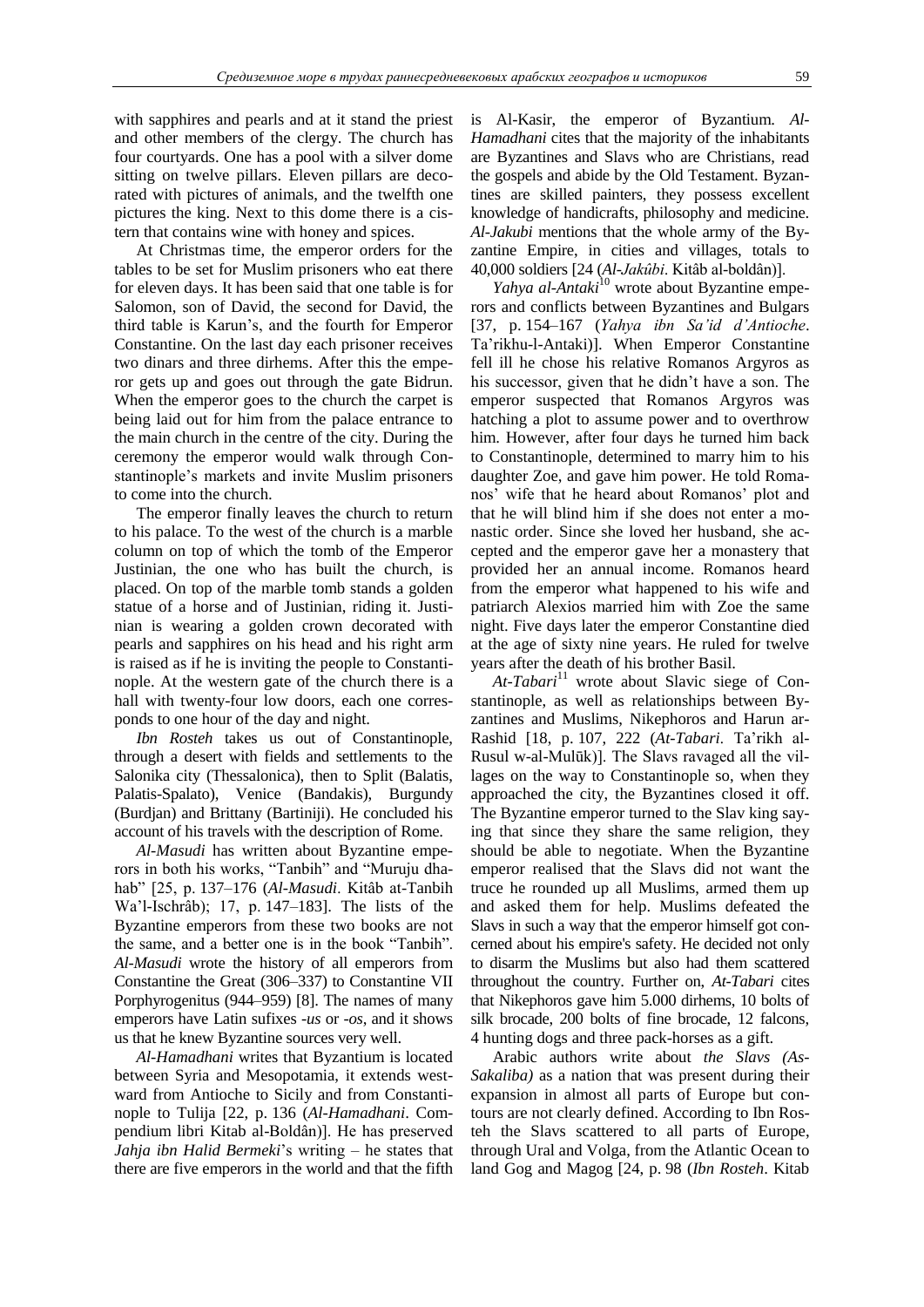al-a"lâk An-Nafisa)]. According to *Al-Masudi*, the border of the Slav territory reached Khazars, their settements began on the north and expanded to the west [17, p. 27–29 (*Al-Masudi*. Murūj adh-dhahab wa ma"ādin al-jawāhir)]. The unknown author of the "Limits of the Universe" considers the Slav land to be the territory between the Bulgars and the Black Sea, the Russians and the uninhabited territories of the north. *Ibrahim ibn Jakubi* gives precise data and writes about the Slav lands from the Mediterranean to the Atlantic Ocean but on the north side. On another occasion he mentions the Slavs as neighbours of Macedonia and Byzantine Empire, and so do *Al-Istakhri* and *Ibn Haukal*. *Al-Istakhri*, *Ibn Haukal* and *Al-Hamadhani* state that the Slavs settled around a great part of Europe.

In his division of the world into regions *Al-Masudi* placed the Slavs in the fifth part which includes the territory between Central Asia and Pyrenees. In that large and undefined area Arabic authors mention seas and rivers. On the south border of the Slavic territory is the Mediterranean Sea and on the north the Tule Sea (Baltic Sea). *Ibn Khordadhbeh* and *Al-Masudi* mention the rivers Don and Danube. The banks of the Don are inhabited by numerous descendants of Jafet. On the Danube live Germans and Moravians, the river is three miles wide, and it is connected with Central Asia by waterways.

We find data about the Slavs mostly at *Al-Masudi* and *Ibn Jakubi* that have been writing about all Slav tribes and their organization [25, p. 39, 192 (*Al-Masudi*. Kitâb at-Tanbih Wa"l-Ischrâb); 24, p. 92–93 (*Al-Jakûbî*. Kitâb alboldân)]. The Slavs are divided into two great blocks, the Slavs from the east and those from the west. *Al-Masudi* has written mostly about the Slavs on the east. Spanish Jew *Ibrahim ibn Jakubi* visited Western and Central Europe around 965 and left us a description of the western Slavs with clearly cited periods and data $12$ . He cited that the Slavs formed four great lands, Bulgaria, Bohemia, Polska and Nakon. He has also described trade centers Prague (Faraga) and Krakow (Kraku) [11; 15, p. 251–257 (*Al-Bakri*. Al-Masâlik w"al-Mamâlik)].

The king Boleslav ruled in Bohemia. Famous cities in Bohemia were Prague (Faraga), Kaliva (Kalbe), Nubgrad (Novigrad, Ninburg), built of limestone at the mouth of Sala (Salva), and Boda (Buda) [29]. Prague is a city with people of unusually dark skin and black hair. The trip from Krakow (Kraku) to Prague takes around three weeks. The capital Prague is built of limestone and it is full of merchants, Russian, Slavic – from Krakow, Muslim Jewish and "Turkish" from the land of Hungarians, all trading in Byzantine currency. Prague supplies the market with slaves, tin and leather products. The majority of the people in

Bohemia are involved in trade and Bohemians are the most famous merchants among the northern countries.

The largest and by far most advanced of all Slav lands is Masku, ruled by Polish duke Miesko I from 960–992. They have ploughed fields in Masku and they produce a variety of foods, including meat and honey. This northern kingdom spends its month's worth of taxes on the fearless army of 3000 armoured soldiers – who can actually take place of ten times as many average soldiers – and it supplies them with equipment, clothes, horses and arms.

The neighbours of these kingdoms are the Russians – on the east side of the land of Miesko, and on the north are the Prussians (Burus), settled on the Baltic Sea. Prussians speak a different language, unintelligible for neighbouring nations, and are famous for their courage as they would rather die with a sword in their hand than to end in slavery. To the north-west of the kingdom of Miesko, in the area covered in swamps are Valtaba (Viltzes) – Slav people who do not respect any authority (not even the king"s) other than that from the elders of their tribe. They are warriors, sailors and their capital city is located on the coast and has twelve gates and a carefully organised port. Among the neighbours of the Slavs other great nations can be found: Francs, Byzantines, Hungarians and Khazars with whom they fight and maintain commercial relations.

Slavic tribes live in cold, damp and dark areas, covered in dense forest, swamps and reed [24, p. 143–144 (*Ibn Rosteh*. Kitab al-a"lâk An-Nafisa); 1, c. 132–133]. Springs and rivers are covered with thick ice, soil becomes hard as stone, breath becomes like glass around beard and it melts only in the warmth of a shelter. Melting of snow creates terrifying scenes on the rivers. The cold influenced the looks and character of the Slavs. The men are tall, big, tough and wild. Their complexion is very light, faces drawn with bluish hue, their skin is thin, eyes blue matching the complexion, and their hair is wavy and of reddish coulour because of the humidity. Their religious beliefs are not consistent. They are brave warriors and, according to Jakubi, if they united they would be invincible.

The Slavs are descendants of Madjak, son of Jafet [17, p. 28 (*Al-Masudi*. Murūj adh-dhahab wa ma"ādin al-jawāhir); 15, p. 251–255 (*Al-Bakri*. Al-Masâlik w"al-Mamâlik)]. Heads of tribes are Kings, and the supreme ruler is duke. The Slavic lands cover a very large area of 2.450.000 square parasangs and are fairly densely populated. They wear linen tunics with sleeves tightened around the wrists and shoes laced up high. They live in wooden houses that they call *isba* [29, p. 289–294]. They do not have bathrooms, but they do make a kind of a steam bath that was described by *Ibn Jakubi*.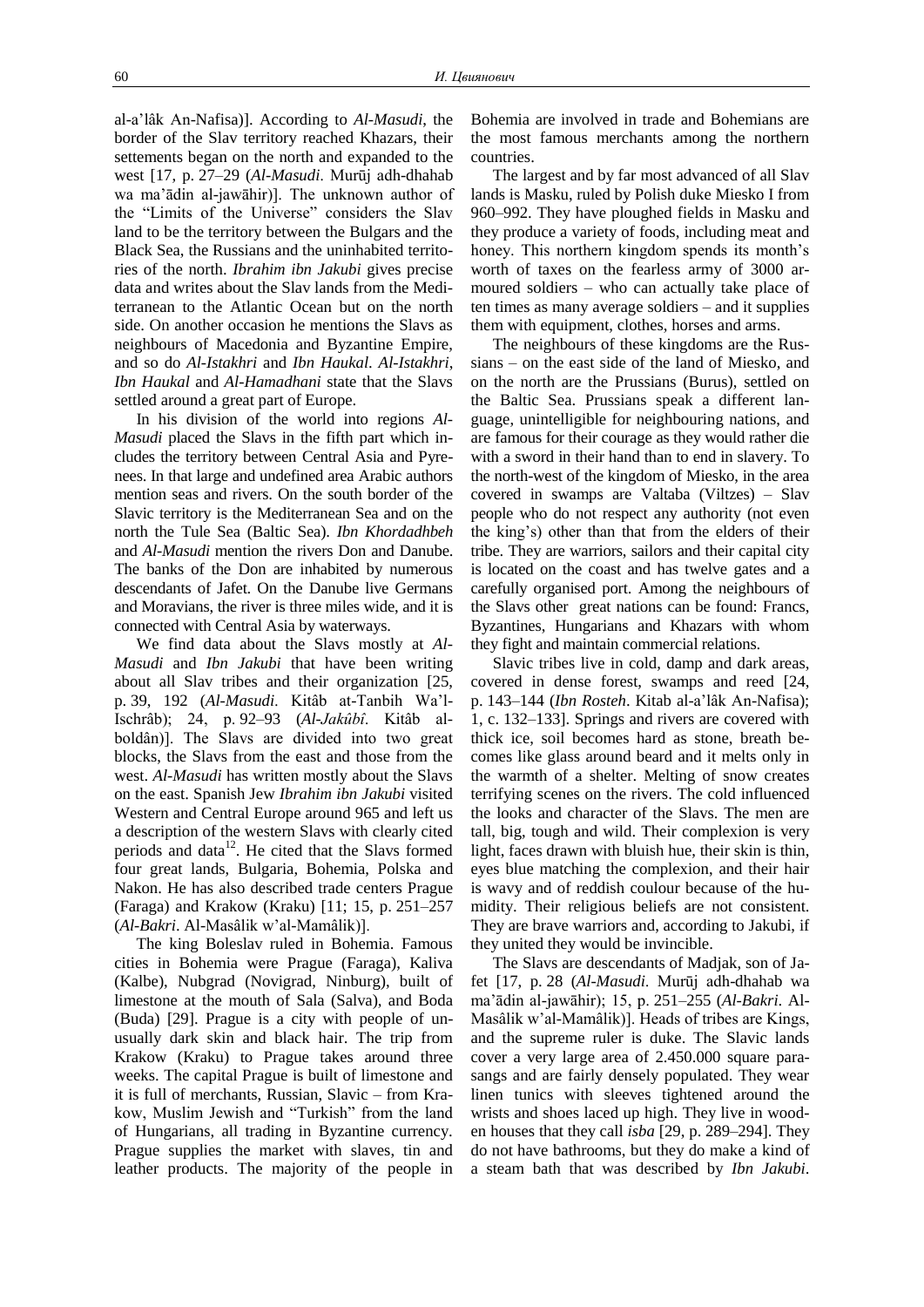They close openings of their wooden houses with material that they collect on tree stumps and that looks like moss. In the corner of the house they build a furnace made of stone and on the opposite side, on the roof they open a window for the smoke to escape. They close the window as well as the doors once the furnace is hot. When it becomes red-hot, they pour water from a pail on it and then clouds of vapour appear. Then body breathes, pores open and heavy sweating clears body of toxins; this way they protect themselves from scabies and boils. *Ibn Rosteh* also described *isba* dug under ground. It becomes a house in which hot vapour is used for heating and members of the family live in this shelter naked until spring time [24, p. 145 (*Ibn Rosteh*. Kitab al-a"lâk An-Nafisa)].

The Slavs deal with agriculture and trade, and conveniently, there is an important route that leads from the middle Volga to Spain. Slavic merchants export beaver and fox leather. Slave trade is in full expansion in the Mediterranean basin. The slaves came from Maghreb and were transported to Egypt, Sicilly, Spain and across Syria and Upper Mesopotamia toward Byzantium [23, p. 153–155 (*Ibn-Khordadhbeh*. Kitâb al-masâlik wa"l mamâlik)]. If the slaves are taken toward the east their masculinity is left intact, however those imported into or transferred through Spain by Jewish merchants are being castrated before the arrival. *Ibn Khordadhbeh* and *Al-Mokaddasi* wrote about this procedure, its steps, and about opinion of educated people regarding the legal status of eunuch.

*Ibn Rosteh* wrote that the Slavs are friendly with foreigners and do not keep their prisoners captive for a very long time [24, p. 145–147 (*Ibn Rosteh*. Kitab al-a"lâk An-Nafisa); 1, c. 131]. There are many Slavic tribes, they can easily withstand cold, rain, nakedness and bad nutrition. A few Arabic authors preserved data about funeral rites of the Slavs [17, p. 29 (*Al-Masudi*. Murūj adh-dhahab wa ma"ādin al-jawāhir); 7, c. 53–57; 34, S. 102; 3; 38; 30; 5; 27; 31]. Archaeological finds confirm that the Slavs used to burn the remains of the deceased to ashes [9, c. 22; 4, c. 22–24; 6, c. 69]. *Ibn Rosteh* write that their escorts and women are going with them to death because the Slavic women used to follow their husbands willingly [24, p. 143–144 (*Ibn Rosteh*. Kitab al-a"lâk An-Nafisa); 2, c. 132]. Before the sacrifice, women would cut themselves on the hands and face. Then, they would be burnt or hung to death they would put the rope around their own neck or push the chair that they stood on themselves, and were then kept that way until the death took them. However, leaving this earth means mercy of God for them and the suicide only speeds up the invitation and is, therefore, accompanied by songs and music that celebrate this event. A year later, a death anniversary is celebrated and on the burial mound, which houses the urn with the ashes of the deceased, the family drinks mead until they have finished off the batch gathered from twenty beehives or more. Such sacrifice of Slavs reminds more of the pagan customs practiced by nations of the East, susceptive to fire magic. *Al-Masudi* mentions that when the king of their tribe dies, the Serbs burn him on the stake in order to secure his eternal life [17, p. 27–28 (*Al-Masudi*. Murūj adh-dhahab wa ma"ādin al-jawāhir)]. He also cites in description of the Khazars that on the same side there are the Slavs and Russians who burn their deceased at the stake and that these are the Slav tribes that come from the east and expand toward the west.

*Al-Masudi* and *Al-Bakri* have described Slav temples – always built on mountains so they could connect the elements of nature with human activity. According to them the Slavs originate from Mar (Mad) ben Jafet, son of Nuh [15, p. 251 (*Al-Bakri*. Al-Masâlik w"al-Mamâlik)]. *Al-Masudi* cites that there are many different tribes who are at war with each other and that the head of each tribe was a king. Slav tribes were not Christians and they didn"t have their own script or law. Al-Masudi mentioned tribe Astabrana (Astutrana, i.e. Oktotrrana or As-Sraba, or perhaps Serbs), then Dulvana (Dulaba), Namdjin (Germans) as the most courageous Slav tribe, Manabanj (Manabin), Sartin (Sarbin, that is Surbin, Serbs), Sasin (Sahin, in other words Czechs), Djarvanik (Hurvatin, i.e. Croats), Hashanin (Djushanin, that is Gushanin, Guduschani) and the tribe Barabadjin (Brandjabin, that is Branitzabin, Branitzevci) [17 (*Al-Masudi*. Murūj adh-dhahab wa ma"ādin al-jawāhir); 13, c. 105– 123; 34, S. 95–160].

According to *Al-Masudi* the first Slavic king was Dira succeeded by Avandj (Afrag). The king had a big city with many foreigners. Muslim merchants used to bring a variety of goods. The city had large areas and an army that fought the Byzantines, Francs, Langobards and other nations. Turks (Magyars) bordered with this Slavic kingdom.

*Ibn Rosteh* writes that the distance between the land of Pechenegs and the Slav land is ten days [24, p. 143–145 (*Ibn Rosteh*. Kitab al-a"lâk An-Nafisa)]. The Slav land is described as sandy, wooded, without vineyards and cultivated fields. Ibn Rosteh mentions that the head of Slavs is subandj, in other words zupan, head of a tribal state, to whom the people turn to in need and whose rules they obey. The Slavs call the superior head of all tribal heads svjat balk i.e. Swjatopulk, who controls all subandjes of a tribal state.

*Ibn Fadlan*<sup>13</sup> left an especially beautiful description of Bulgaria on Volga that he visited as a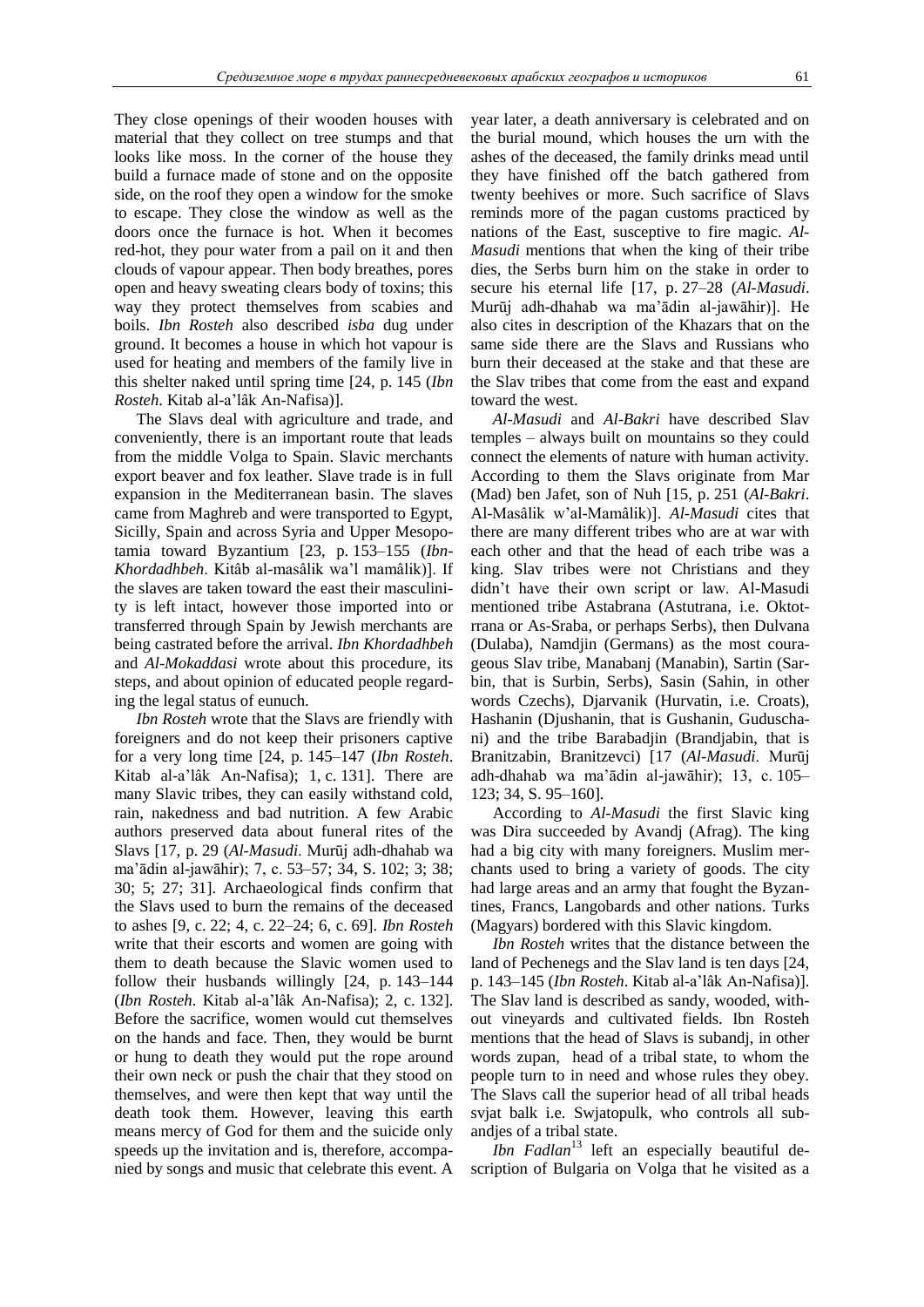member of a delegation of the caliph Al-Muktadir, upon the invitation of the Bulgarian king [31, p. 75–79 (*Ibn Fadlan*. Rihla Ibn Fadlan ila bilad at-Turk, wa ar-Rus wa as-Saqaliba)]. The delegation had a mission to try and convert Bulgarian population to Islam and make a new society according to Muslim norms. *Ibn Fadlan* departed with the delegation from Baghdad in 921. The impressions from this trip were written down in his work "Risala", in which he provides detailed information in regards to organization of the kingdom, society, family, about topography, trade and food. *Ibn Fadlan* often calls Bulgars – the Slavs. They pay taxes to Khazars. Bulgarian market offers sheep and foxes. Important import are slaves that are brought in to Volga from the south. They grow wheat, barley and millet. Their main food is millet, horse meat and honey out of which they make mead. He saw walnut forests and they also have a lot of apple trees. They use only fish oil. Thunderstorms occur quite often in this country.

When a subject finds himself before the king he must take his caps off and put it under his arm. The same goes for all, even if he is the emperor's brother or a child. When the emperor goes to the market everyone present must stand up and also take their caps off. The caps go back again only after the kings passed by. Their laws are very strict. Man and woman are allowed to go and take a bath together, but promiscuity is not permitted and the offenders are to be killed by hanging. Theft is sanctioned the same way as promiscuity.

*Abu Hamid*<sup>14</sup> wrote about the land of Slavs that he had reached coming out of the land of Bulgars, to whom the Slavs pay taxes. The Slavic country is very large and honey, wheat, barley and apples are plentiful. They live near a big river in which they hunt beavers. As a means of payment they use small pieces of marten leather put together in a bundle, dzukna. They have their laws, by which offenders who attacked women, children or animals must pay for the damage. Slavs are a brave nation. They accepted Byzantine beliefs, Christianity and Nestorinity, but they also believed in magic. He described the Slavic city Gorkoman populated with west Muslims, Megariba, to whom he was preaching *hutba* [14; 10, c. 119–130].

*The Frankish state* is described as a cold country with mountains, gorges, woods, rivers and numerous islands [26]. The Franks (al-Ifranj) live eastern from Spain. *Al-Istakhrí* mentions that they belong to the Carolingian movement and assigns them king Charles. *Ibn Haukal* describes them as numerous and courageous people. The territory of the Frankish state is not completely clear but the Arab authors mention Western Europe. The Franks belong to the sixth climate area and the third group

of people together with the Slavs, Greek and the Byzantines. The Slavs are their neighbours on the east, on they southern border is the Mediterranean and a well-known gulf that stretches in the direction of Narbona. The Frankish Kingdom is two hundred miles long.

We find the most data on the Franks in the works of *Al-Masudi* and *Ibrahim ibn Jakubi* [17; p. 30 (*Al-Masudi*. Murūj adh-dhahab wa ma"ādin al-jawāhir)]. *Ibn Jakubi* mentions the Frank cities. The border between the western and the eastern part of the Carolingian Empire is not always obvious, thus Al-Masudi talks about Paris and the Frankish kings from Clovis and brings us back to what was once the Western Frankish Kingdom and afterwards France. *Ibn Jakubi* mentions Trier as the capital of the Franks then as the residence of Constantius Chlorus and in the end the capital of the Gaelic bishopric. *Ibn Khordadhbeh* emphasizes the role of The Franks in the international trade [23, p. 92–93 (*Ibn Khordadhbeh*. Kitâb al-masâlik wa"l mamâlik)]. Al-Masudi in "Muruju dhahab" does not talk about the Franks in general but as the Western Frankish state which shall become France after the Treaty of Verdun [17, p. 31 (*Al-Masudi*. Murūj adhdhahab wa ma"ādin al-jawāhir); 35, S. 228]. After that he describes them as Christians and Melikites. He mentions that they cover large territories and have one hundred and fifty cities. The Franks constitute the confederation whose princes recognize the authority of the king in the capital Paris.

*Ibn Jakubi* describes the Frankish state as a great country, a vast kingdom of Christians. The cold there can be severe and the climate is harsh. The country is abundant in crops, fruit, wheat, rivers, herbs, trees, honey and all kind of wildlife. They have silver mines and silver is used for making excellent swords, sharper than those made in India. Franks respect their courageous and strong king who relies on his mighty army. According to *Ibn Jakubi*, there are no dirtier, meaner and ruder people than the Franks. They bathe only once or twice a year in cold water and they never wash their clothes that they wear until they are completely worn out. They shave but their beards always grow back wild and rough. *Ibn Jakubi* gives us a lot of data on the Frankish cities and islands that he probably visited during his voyages: Bordeaux, Saint-Malo, Rouen, Utrecht, Aix-la Chapelle, Mainz, Soest, Paderborn, Schleswig, Augsburg [32, p. 125–143 (*Ibrahim ibn Jakubi*. Ta"rikh al-Jaqubi); 15 (*Al-Bakri*. Al-Masâlik w"al-Mamâlik)].

It is known that *the Burgundians* (*Burajan*), along with the Franks and the Galicians, were the victims of Bulgar incursions but they also invaded Muslim Spain themselves [36, p. 134–136]. *Ibn Rosteh* states that one had to sail for three days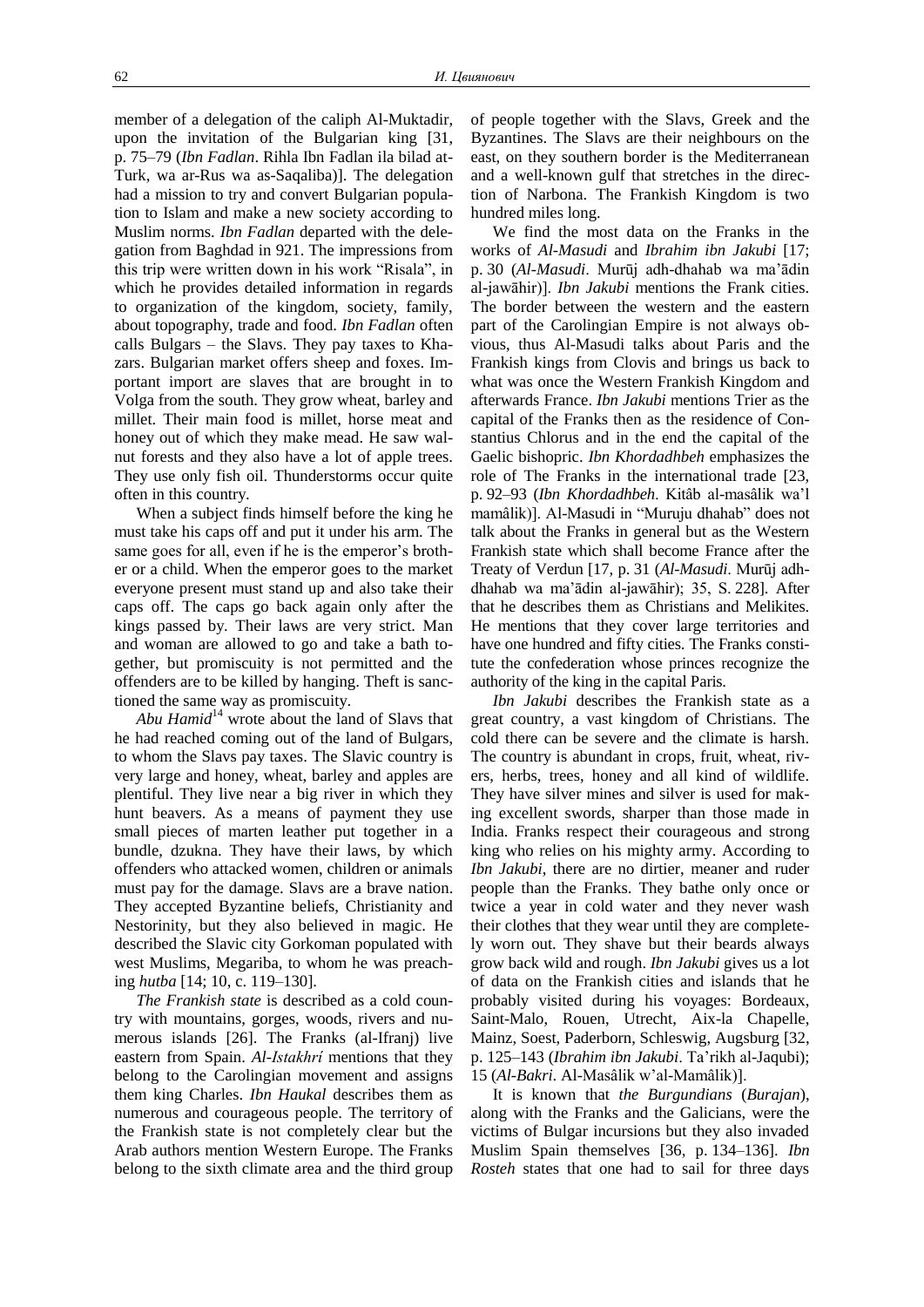from Rome to reach the king of the land of the Burgundians [24, p. 132 (*Ibn Rosteh*. Kitab al-a"lâk An-Nafisa)]. Marquart supposes that this king is meant to be Charles the Bald who became King of Burgundy in 879. *Ibn Haukal* uses the adjective *burjan* to refer to one of the languages spoken in the land of Venetia, either Provencal or some other Occitan language of the large and ill-defined area governed by Charles the Bald [20, p. 13 (*Ibn Haukal*. Via et regna, descriptio ditionis moslemicae); 35, p. 228].

*Al-Masudi* tells us that, of all the surrounding nations, the greatest danger to Muslim Spain (Al-Andalus) was posed by the kingdom of *Galicia* (*Al-Djalalika*) [17, p. 31–32 (*Al-Masudi*. Murūj adhdhahab wa ma"ādin al-jawāhir)]. Spain waged war against the Franks but the Galicians posed the most substantial threat. The Spanish sovereign, Abd ar-Rahman bin Mohammed, murdered his vizier, Ahmed bin Ishak; the vizier's brother, Umayya, had lived in the border town of Shantarin, or Santarem in present-day Portugal, deserted Abd ar-Rahman. He crossed over to the Galician King Radimir [Ramiro] offering help against the Muslims. Radimir is a Slavic name, with the typical suffix *–mir*.

Radimir received Umayya with honours and appointed his minister. Masudi described the battle between Radimir and Abd ar-Rahman, who was campaigning against the Samures in the Kingdom of Galicia in 939. After the initial success, the Muslims were finally overpowered by Galicians. Muslims suffered a great loss of lives and Galicians won. Radimir intended to get his hands on the treasure and luxuries carried in the enemy's baggage train but Umayya bin Ishak prevented him from doing so thereby saving the Muslims from the total disaster. Following this battle, Umayya left Radimir and Abd ar-Rahman took him back. Abd ar-Rahman, the souvereign of Spain, won a number of victories against the Galicians who lost many men in battle. Radimir continued to rule Galica after the conflict in 947. *Al-Masudi* also mentions Ordono (Arduwan), the descendant of Alfonso (Abdushan), as having reigned before Radimir. Regarding the Galicians he mentions that they, like the Franks, are also Christians and that they practice the Melkite rites.

*The Lombards* (*Al-Anqubard*) inhabited most of Italy ever since Frankish times. The Lombards, or *Lubardiyyun, Anqubard,* or *Nuqubard*, as they were called by Arab travellers, were actually two distinct groups. *Ibn Rosteh* is familiar only with the Northern Lombards, dwelling around their capital of *Pavia*, which he described as seminomadic [24, p. 132 (*Ibn Rosteh*. Kitab al-a"lâk An-Nafisa)]. Two fast flowing rivers, the Tessino and the Po, flow around the large city that stretches six miles or some twelve kilometres in diameter. The land is

rich in fruit, especially olives, that is in the vicinity of Pavia for outside of this fortunate region the valley is waterless and barren. The Lombards are Christians who live like the Kurds do, under tents or in timber houses. The area they inhabit stretches all the way to Rome. *Al-Masudi* calls the Lombards the descendants of Japhet, mighty and fearless, inhabiting several islands [17, p. 34 (*Al-Masudi*. Murūj adh-dhahab wa ma"ādin al-jawāhir)]. He says that they are ruled by a Duke and that their territory stretches from the Magreb to the north – this shows how little was known of the Lombard presence in all of Italy. Considered overall, these people are primarily northern – they belong with the Galicians, Franks and Slavs.

On the other hand, *Ibn Haukal* knows only of Southern Lombardy which he distinguishes from the neighbouring Calabria [20, p. 73 (*Ibn Haukal*. Via et regna, descriptio ditionis moslemicae)]. The area the Lombards inhabit stretches all the way to Rome. *Ibn Haukal* avoids describing all Langobard cities on his map. He simply refers to Amalfi as one of the richest and fairest of all Lombard cities. The neighbouring Naples has no equals when it comes to making linen cloth, which is sold at a very low price despite its quality.

*Ibn Khordadhbeh* and *Ibn Rosteh* described *Rome* (Rumi) and its miracles. According to *Ibn Khordadhbeh*, Rome is surrounded by sea from three sides [23, p. 104, 113–115 (*Ibn Khordadhbeh*. Kitâb al-masâlik wa"l mamâlik)]. In the city is the Church of Saint Peter and Paul. The church is 150 meters long, 200 meters wide and 50 meters tall. Ibn Hordadhbeh"s description of Rome is certainly exaggerated. According to him, there are one thousand and two hundred churches, all markets are paved with white marble and there are forty thousand bathrooms. He describes a church, one mile long, which is compared to the temple in Jerusalem. Beyond the fortified part of Rome, there are one thousand and two hundred cells for monks. *Ibn Khordadhbeh* wrote that Rome is an old capital that was ruled by a succession of twenty-nine kings. Constantine the Great moved the capital to Byzant. The town was fortified with walls and named Constantinople. So it became the capital of Byzantium.

*Ibn Rosteh*"s description of Rome is very similar to the description of *Ibn Khordadhbeh* but there are certain differences [24, p. 54 (*Ibn Rosteh*. Kitab ala"lâk An-Nafisa)]. According to him, there are twenty-four churches in the town. There are one thousand and two hundred secondary churches for everyday prayer and twenty-three thousand big monasteries. All city churches have vessels made of gold and silver; 10.000 crosses made of gold, silver, iron and carved copper encrusted with more gold. There are 48.000 priests and their number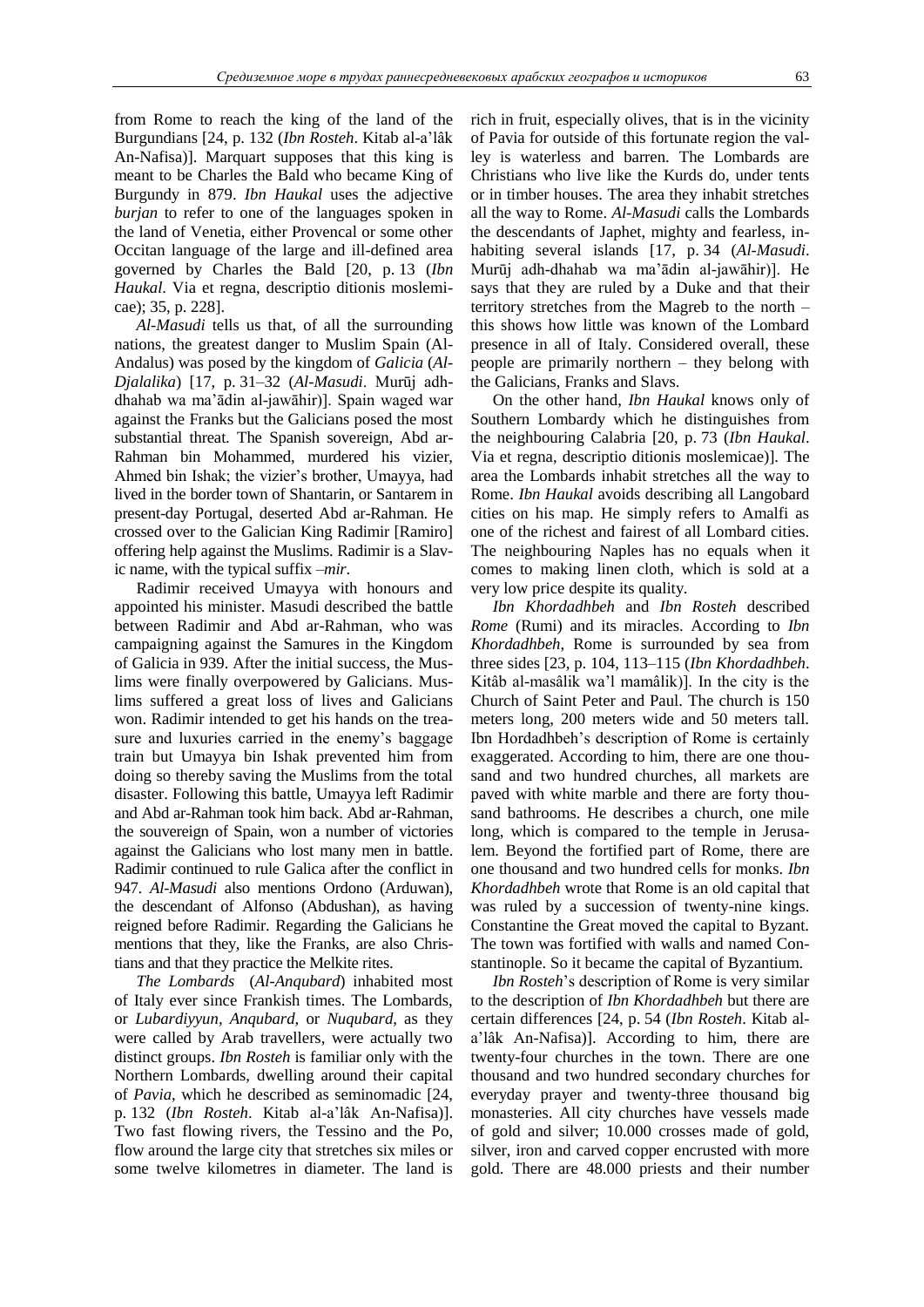does not increase but rather when a priest dies he is replaced by a new one.

According to *Al-Bakri*, the country of *Thrace* borders with Constantinople on the east, on the south is a big sea and on the west it spreads to *Macedonia* and the country of Thessaly [15, p. 57 (*Al-Bakri*. Al-Masâlik w"al-Mamâlik)]. He states that Macedonia was called Mamaria Mashtaka in the past by the name of its king Mamarish. The Thracians mostly occupy themselves with horses so they introduced horse training and calking. *Al-Bakri* mentions two groups of *the Bulgarians* [15, p. 67 (*Al-Bakri*. Al-Masâlik w"al-Mamâlik)]. *Burjan* is his name for the Danubian Bulgarians with a large kingdom. Bulgar warriors fight on horseback. They are at war with the Byzantines, Slavs, Khazars and Turks. They are the most powerful neighbours of the Byzantines, whose capital of Constantinople is 15 days" trip away from the Bulgar lands. They worship fire. When a man dies they lay him in a deep tomb, lower his wife and servant into it alongside him and leave them there until they die. Once dead they are all burnt along with the deceased. *Bulqar,* or *Al-Bulgar*, is the name given to the Bulgars converted to Islam and living along the lower course of the Volga, whose king is Almas. Their land is three days' trip away from the land of Brdas. The Bulgars live between the land of *Brdas* and the land of the Slavs. They inhabited the banks of the river Itil, but there are not many of them; only some 500 homesteads.

#### *Примечания*

1. Al-Idrisi, Abu 'Abdallah Muhammad ibn Muhammad ibn 'Abdallah ibn Idris (middle of XII century, 1099/1100–1164/5/6), the best known Arabic geographer, was born in Ceuta, of Spanish-Arabic parents. His family belonged to successors of the Prophet Muhammad and Idrisid"s dynasty, emir of Morocco, so they appeared in his last works under name sheriff al-Idrisi. After studies in Cordova, in Muslim Spain he spent several years traveling, and arrived to Palermo in 1138 invited by the King of Sicily. He was a famous geographer and cartographer in the court of Norman king Roger in Sicily, and after his death for his son William I. His work «Kitab nuzhat al-mušqat fi ihtiraq al-afaq» («Rest of the Man who is Longing to Travel Through Lands»), was written in 1154 in Palermo. It is known under title «Al-Kitab al-Rudjar» (Roger's book), because it was written at king"s order. He mentions Ibn Khordadhbeh, geographer from IX century, in his book, as well as several famous geographers from X century, Al-Jakûbî, Ibn Haukal and Al-Masudi. It was important for his work that he lived in Sicily, because he got there data from European and Arabic geographers. He wrote on the basis of data of observers that were sent in different countries and on the basis of impressions from his travels. Besides this important work, he constructed celestial sphere and map of the world in the shape of silver disk for his sponsor Roger II. There were engraved lines on disk, that marked borders of seven regions of the inhabited world. Barons from Sicily rose against William in 1169, and burned many documents and books including new Latin edition of Idrisi"s book. The map and silver disk disappeared. His book was the first geographical work edited in Europe, under title without text in Latin. Two Christian teachers of Arabic, Gabriel Sionita (Jibril al-Sihyawani) and Joan Hesronita (Yuhanna al- Hasruni) published in Paris Latin translation of Arabic version from 1592. under title "Geographia Nubiensis" in 1619 [16 (*Al-Idrisi*. Kitab Nuzhat al-Mušqat fi Ihritaq al-Afaq)].

2. Ibn Al-Fakih Al-Hamadhani, (IX century, died in 945.) is Iranian geographer and archeologist who wrote in Arabic. He got his nickname after the city and region Hamadan where he was born. De Goeje prepared edition of his book, «Kitāb al-Buldān», with introduction which includes data of Ibn al-Nadim and Al-Mokaddasi about Al-Fakih. According to Ibn al-Nadim, it is not certain that title of the book is «Kitāb al-Buldān», because the first page and introduction are lost. In Al-Mokaddasi"s opinion he wrote 5 volumes that Al-Mokaddasi criticizes for the lack of precision. It seems that Ibn Fakih"s original work was lost, but that there are three manuscriptes containing shortened versions, and the fourth was discovered only after De Goeje"s edition was published. The abridged edition was probably prepared by Abu'l Hasan 'Ali bin Djafar al-Shajzari. He wrote around the year of 903 and died in Sana.

3. Ibn Rosteh, Abū "Ali Ahmed ibn Umar ibn Rosta Isfahani, (IX/X century, died in 903/913.), Persian geographer who wrote in Arabic. We know only few biographic data about him. It is well known that he was born in the district of Rosta, Isfahan in Persia and that he travelled to Hidjaz in 290/903. In the work «Kitab ala"lâk An-Nafisa» he gave a particularly beautiful description of Constantinople, the land of Slavs, Bulgars, Russians and Khazars. The description of the native Isfahan and a trip to Novgorod with Russians are credible, while the data about Khazars, Hungarians and Slavs come from other sources. He preserved Al-Djarmi's division of the Byzantine provinces. He probably wrote from 290-300/903-13. It can be seen from his detailed work, which could be classified in short encyclopaedia of history and geography, that the author was very well educated and talented in writing.

4. Al-Istakhri, Abu Ishak Ibrahim ibn Muhamad al-Farisi al-Istakhri, (X century, born about 900) was famous only for one work he authored. His biography does not appear in any standard Arabic biography, and all that we know about him is that he met Ibn Haukal (943–969), who wrote under his influence. He wrote mostly about Islamic lands and the Mediterranean with a description of added maps. His work «Kitâb al-masâlik wa"l mamâlik» («The Book of Roads and Kingdoms»), can be dated only on the basis of the described events to approximately 950/1 (934). It had become very popular, so there were several early abridged editions, as well as translations into Persian, that were quite different.

5. Ibn Haukal, Abu"l-Kasim ibn 'Ali al-Nasibi (ibn Mumamad?) ibn Haukal, (X century, died after 977) is Arabic geographer and chronicler. He was born in Nisibis (Nasibin) in Mesopotamia. At Al-Istakhri's request,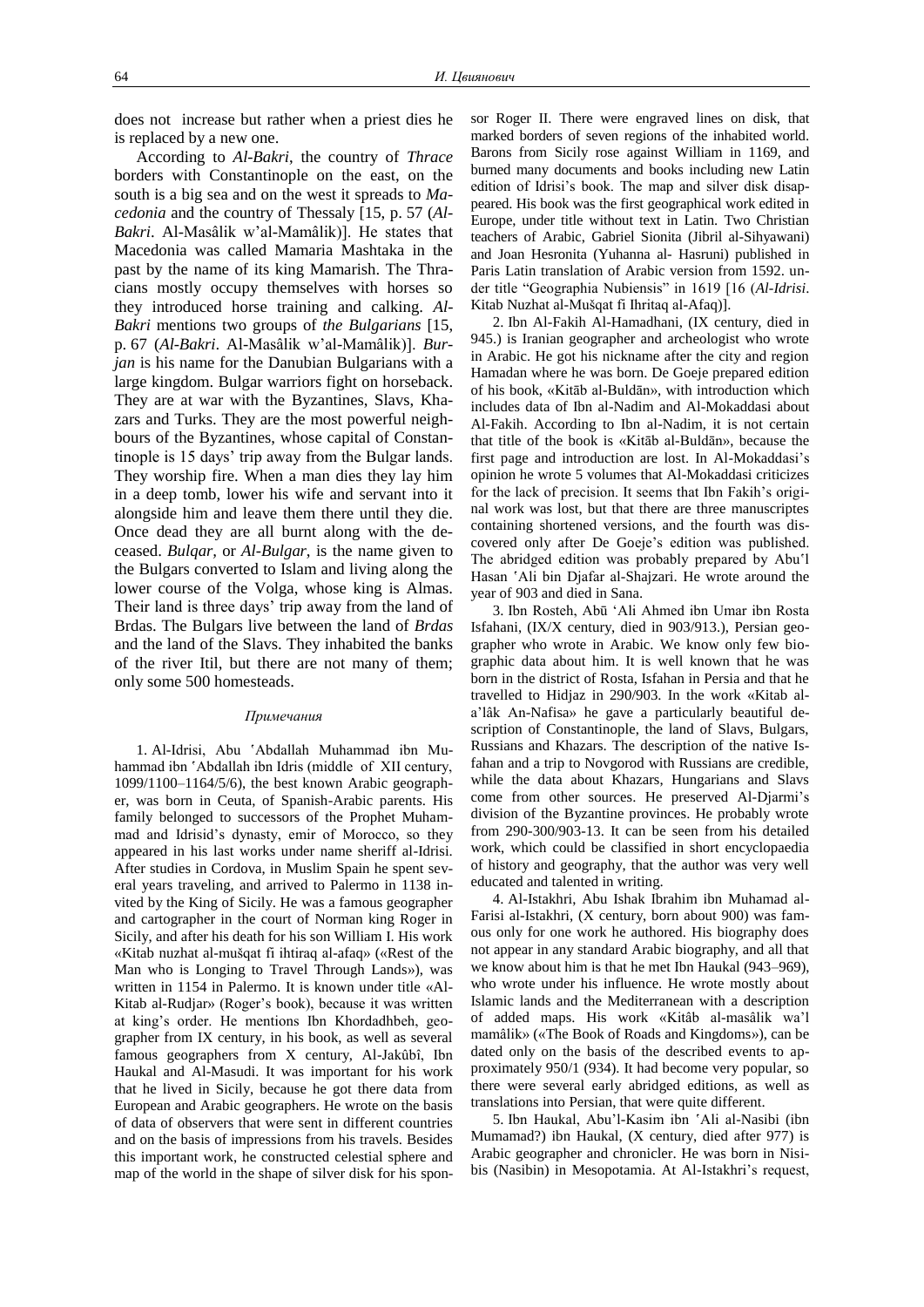he edited his geographical maps, enlarged text, and published it under his name in 976/7 titled «Al-Masâlik w"al-Mamâlik» («Roads and Kingdoms»), famous also under title: «Kitāb Sūrat al-ard» («The Book of Description of the Earth»). Ibn Haukal and his contemporary Al-Mokaddasi were the best representatives of geographers that wrote on the basis of their trips and direct observation. The text that we know today is a result of three versions, the first (from 961 ?) of which appeared before 96 when ruler Hamdanid Sasjf al-Davla died, to whom the text was dedicated, the second edition that appeared one decade later, and the final version written about 988. Besides Ibn Haukal"s work which was published M.J. De Goeje in 1873, one more abridged edition of anonymous author from 1233 is also known.

6. Al-Mokaddasi, Shams al-Din Abu"Abd Allah Muhammad ibn Ahmad ibn Bakr al-Banna' al-Shami al-Mukaddasi or Al-Makdisi, (X century, born 945/6, died at the end of X century or after 1000.) He was born in Jerusalem (Bayt al-Maqdisi) and got his name after this city. He is known by the name of Al-Bashari. He was the best representative of the Arabic geography in the second half of the X century, and Jakut mentioned him as Udabā". We know about his life only from the book «Ahsanu 'l-Taqásim fi ma'rifati 'l Aqálim» («The best description for introducing geographic areas», known also under the name of «Descriptio imperii moslemici»), which is a collection of his impressions after twenty years of traveling through the Caliphate. His work is published in 985/6 and edited in 988.

7. Ibn Khordadhbeh, Abul-Kasim Ubajdallah ibn-Abdalah, ibn Hurdadbeh (IX c. died about 885) was Persian director of post offices and intelligence officer in Djibal (Media). He comes from the province Horasan that in IX century included north part of Persia and Afghanistan. He is well known for his nickname Ibn Khordadhbeh, that points out to his origins, as the word Hordabe i.e. Hudrabi in Persian means «a beautiful gift of the Sun». His function of the director of the post had a rather political meaning, because it united the function of a political agent and a chief of police, since he was permanently in contact with viziers and caliphs that were informed about the mood of the population and the behaviour of the clerks. The chief of police had a list of clerks and correspondents who submitted reports from their regions. In case of war, director of the posts made maps of the itineraries. From 880 until his death (912?) he lived at caliph"s court in Baghdad and he was a friend of caliph Mutamid (869–892) and his successor. According to Mukaddasi, he was one of Mutamid"s principal viziers. Ibn Khordadhbeh was a highly educated man. Ibn an-Nadim presented to us the titles of his works: 1. Kitab adab as-sima (The Book on Art of Singing); 2. Kitab adab as-sima (The Book on Art of Singing); 3. Kitab gamhara ansab al-Furs wa"n-nawafil (Collection of Genealogy of the Persians of the Displaced Nations); 4. Kitab al-masalik wa'l-mamalik (The book of Roads and Kingdoms); 5. Kitab at-tanbih (The Cookbook); 5. Kitab al-lahw wa"l-malahi (The Book on Playing Musical Instruments); 6. Kitab aš-šarab (The Book of Wines); 7. Kitab an-nudama' wa'l-gulasa' (The Book of Orators and Participants at Meetings). Masudi mentions that Ibn Khordadhbeh wrote historical work «Kitâb almasâlik wa"l mamâlik» («The Book of Roads and Kingdoms»), the first geographical work in Arabic, 844. He cited a list of post stations aтd distances between them per provinces. He preserved Al-Djarmi"s division of the Byzantine Empire into 14 provinces. There are at least two manuscripts «Kitâb al-masâlik wa"l mamâlik», and one of them is kept in the Bodleian library in Oxford, and the other in the library in Vienna. Barber de Mejnard mentions one more, unavailable manuscript that had allegedly existed in Istanbul.

8. Al-Bakri, Abu Abdullah Al-Bakri, (XI century, 1004? /1014–1094) was a Spanish-Arabic geographer and historian. He was born in Huelva, as a son of the province"s governor. He spent his life in Cordova and he never travelled to all these places that he described in his book «Al-Masâlik w"al-Mamâlik» («Roads and Kingdoms»). This work appeared in 1068 on the basis of reports of merchants and travellers, including Jusuf al-Varak and Ibrahim ibn Jakûbî. He wrote about Europe, North Africa, and Arabic peninsula. He described people, their customs, geography, climate and capitals of regions. Unfortunately, some parts of his book are lost.

9. Al-Masudi, Abul Hasan Ali ibn Husain Ali al-Masudi, (IX/X century. 871-956/7.) introduced a thematic method of writing for Arabs. Instead of writing about events in a chronological order, he grouped them around dynasties, kings and nations. He was born in Baghdad, in a family from Kufa, where he spent his youth. He was one of the most educated Arabs of his time. He spent his last years in Fustat, editing his works and writting new ones, first of all the book «Kitâb at-Tanbih wa"l–Ischrâf» in which he explained his philosophy about minerals, plants and animals. Unfortunately, only a part of this book is preserved which he finished before his death in Djumada. In one part of this work he mentions Christian authors that he knew and comments their works. He made a map of the world and wrote that the Earth is round, before the Christians in Europe were ready to accept that idea. He spent the last decade of his life in Syria and Egypt gathering material for his work, encyclopaedia of world history, «Akhbar az-zaman» («History of Time») in thirty volumes, and only one is preserved in Vienna. By Burkgardart in the library of St. Sofia in Istanbul there is an incomplete copy of this work, which consists of 20 big volumes, and at the beginning of this work it can be seen that at least 10 copies are missing. In Bodlean library in Oxford there is a manuscript which is presumed to be a volume of Al-Masudi"s history. He prepared an addition under title «Kitab al-Awsat» in which he explained historical events in a chronological order. History of time has come to us in abridged edition under title «Murūj adh-dhahab wa ma"ādin al-jawāhir» («Golden Meadows and Mines of Precious Stones»). In this historical-geographical work he handed down impressions from his trips all around the world and ventured out of the frame of Muslim topics. For the first time one Arabic author combined in his work history and geography. He has used at least sixty five written sources for this work including, as an addition to the Arabic text, translation of Plato, Aristotle and Ptolemy, as well as Arabic version of Pahlavi literature. This work was corrected and filled in several times. The first edition of this book was edited in 943. He finished a new one in Basra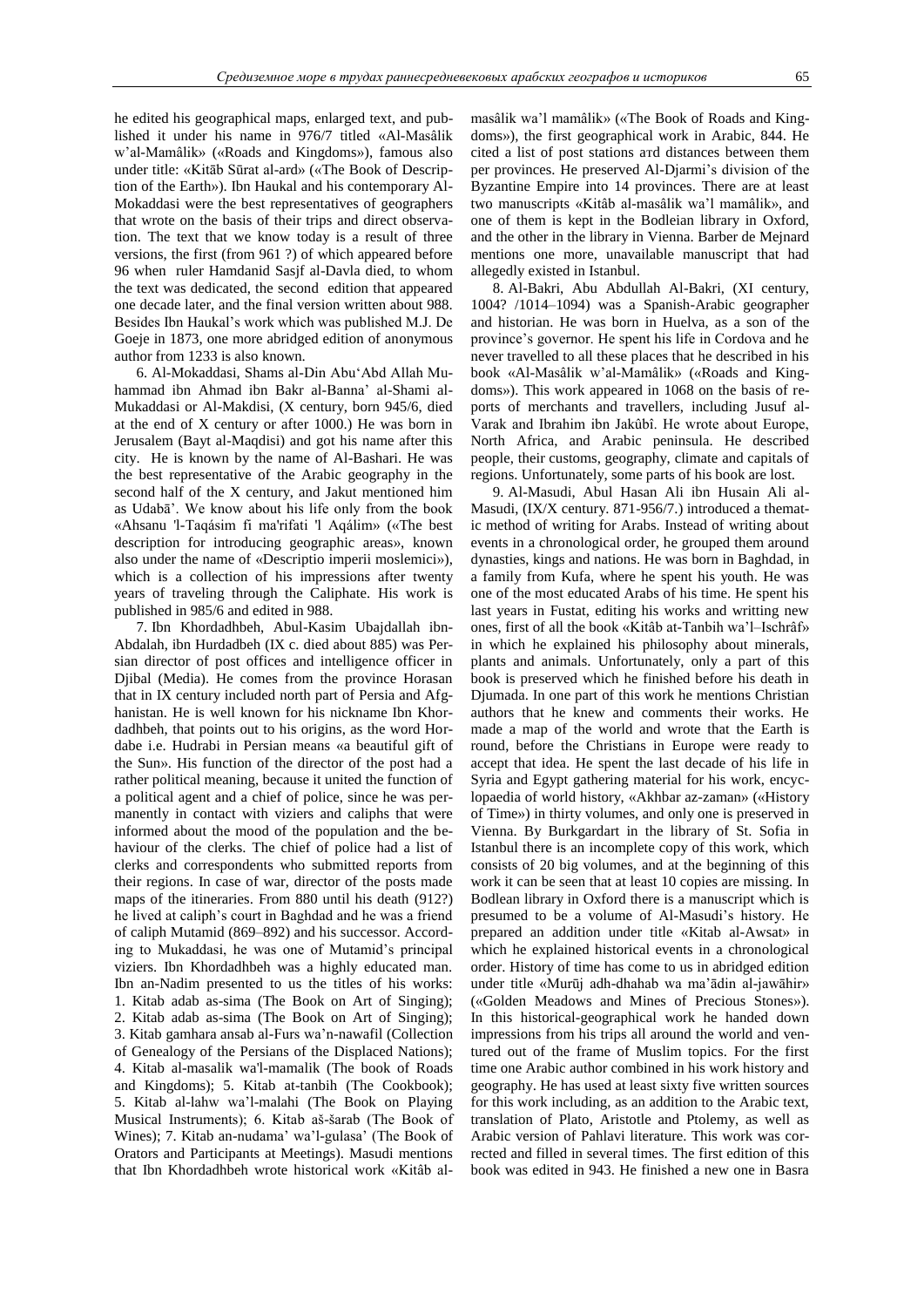in 947 and the last in 956. «Murūj» is devided in two volumes. Arabic historiography reached the top in the works of At-Tabari, Al-Masudi, and already in the middle of XI century numerous studies appeared on the basis of Masudi's work [25 (*Al-Masudi*. Kitâb at-Tanbih Wa"l Ischrâf); 17 (*Al-Masudi*. Murūj adh-dhahab wa ma"ādin al-jawāhir)].

10. Yahya ibn Sa"id al-Antaki, (time of Basil II, 976– 1025; died in 1066.) was Arabic historian and physician. He was born in Fatimid"s Egypt where, as a Christian, was connected with melikits patriarch Eutih from Alexandria, but he was not his son as it was said. Caliph Al-Hakim bin-Amr Allah exiled Christians, and this forced him to go to Antioche, which was under Byzantine rule at that time. In his work «Ta"rikhu-l-Antaki» («History of Antioch») he gave history of Byzantine rulers and Bulgarians, Egypt and Kievan Rus. His book is a continuation of Eutiche"s history and includes period from 938–1034.

11. At-Tabari, Abu Djafar Muhamad ibn Djarir at-Tabari (IX–X century, 838/9–923) is Arabic historian born in Amol, capital of Taberistan, hilly region of Persia, south of the Caspian Sea. His name means the father of Djafar, named by the prophet Muhamed, son of Djarir, from the province Taberistan. He studied in Ray, Baghdad, Syria and Egypt. He was admired for his education, memory and voluminous works. He was one of the earliest, the most important Persian and Muslim historians and interpreters of Koran. He wrote «Ta'rikh al-Rusul w-al-Mulūk» («Annals of Prophets and Kings») or «Tarikh al-Tabari» («Tabari"s History»), in 12 volumes, the first great historical work in Arabic. He tells events in a chronological order, according to the years of the hegira. «Tabari"s history» was a source of information for future generations of historians of the Islamic world. The second famous work is «Al-musamma Jami albayan fi ta"wil al-Qur"an», or «Tafsir al-Tabari» («The Comments of Koran»), that is very detailed as the Annals. He started his third book «Sahaba» («Muhamad"s successors»), which he never finished. Tabari's work was translated into Persian and Turkish language, and translations soon replaced the original.

12. Ibrahim ibn Jakubi, (X century) is the Arabic name of the Sephardim traveler, merchant and chronicler, Abraham bin Jakob from Spain. Between 965. and 971. he traveled across West and Central Europe. Al-Bakri wrote memories and comments from this trip in his book «Masâlik w"al-Mamâlik» («Roads and Kingdoms»). His work is best known for the first reliable description of Poland during the reign of Miesko I. He arrived in Poland as a slave merchant [32; 15 (Al-Bakri. Al-Masâlik w"al-Mamâlik)].

13. Ibn Fadlan, Ahmad ibn Fadlan ibn al-Abbas ibn Rasid ibn Hammad (beginning of X century). He went from Baghdad as an ambassador of caliph Al-Muktadir to Bulgarian king on the Volga. His task was to give money to the king for building a castle, gifts and to read him the caliph's letter. By king's request, he brought with him teachers that the caliph sent to teach Bulgars the Islamic laws. Although they have arrived to Bulgarians the mission failed, because they were not able to gather money, so they had to leave Baghdad on 21/06/921. The Bulgarians got that money next year. Ibn

Fadlan went from Baghdad to Buhara and Horesm. They passed through lands of the Oguz, Pecheneges and Bashirs. At the end they arrived to Bulgarian towns and lakes on the Volga on 12/06/922. When they finished their mission, the delegation returned to Baghdad. He described his trip in his work "Rihla Ibn Fadlan ila bilad at-Turk, wa ar-Rus wa as-Saqaliba" («Trip of Ibn Fadlad Through the Lands of Turks, Russians and Slavs»). It was known only as an incomplete version, under the wrong name «Risala». A few copies were in circulation. When the manuscript was discovered in Mashad, a few editions, translations, studies were published and the most important works were written by I. Krachkovsky, A. Kovalevsky, A. Zeki Velidi Togani, K. Czeglédy and M. Canard [3; 5; 27; 30; 38]. Although the manuscript from Mashad is not original, it presents important historical, geographical and ethnographic works which show that Ibn Fadlan had extraordinary powers of observation and memory that enabled him to hand down important information about people, including Russians and Khazars, that he was able see or he heard about them during his trips. The author only writes down his impressions, but he does not reason on it, and does not give any conclusions.

14. Abu Hamid al-Garnati al-Andalusi **(**XII century, 1080/81.–1189/70.) was born in Granada 1080–1081 and died in Damascus in 1169–1170. He left his native country early, travelled and found a patron in Baghdad, vizier Avnud-din ibn Hubajra, to whom he dedicated his work. He left for Persia in 1130 and to Saksin, town in the mouth of Volga, and further across the land of Volga Bulgarians to Hungary and the land of Slavs. In his book Abu Hamid wrote about nations from Andalusia to Middle Asia, and of particular interest is the part in which he described his three years" stay among Slavs and Muslims in South Hungary (1151–1153.), that is, in West Srem. Manuscript is discovered in the Royal Historical Library in Madrid in 1952. C.E. Dubler translated the manuscript into modern Arabic language, and soon published it in Spanish with comments [14]. The original manuscript does not have the title «El-Mu"rebu and beada adzaibi Magreb», but this title was probably given by later historians. The manuscript consists of 149 folia and Dubler published a part of that text, fol. 96a-114a. The text is divided into 41 chapters.

#### *Список литературы*

1. Византијски извори за историју народа Југославије / Ур. Љ. Максимовић. Т. 1. Београд: Византолошки институт САНУ, 2007. XXII, 328 с. (репр.)

2. Златарски В.Н. История на българската държава през средните векове. Т. 1.: Ч. 1 Епоха на хунобългарското надмощие (679–852), Ч. 2 От славянизацията на държавата до падането на Първото царство (852–1018). София, 1918–1927. 485 с., XVI+893 с.

3. [Ибн-Фадлан]. Путешествие Ибн-Фадлана на Волгу / Пер. и комм. А.П. Ковалевского, под ред. И.Ю. Крачковского. М. – Л.: Изд-во Академии наук СССР, 1939. 212 с.

4. Караман Љ. Ископине друштва «Бихаћа» у Мравинцима и старохрватска гробља // Рад ЈА. 268. 1940. С. 22–24.

5. Ковалевский А.П. Книга Ахмеда ибн-Фадлана о его путешествии на Волгу в 921–922 гг. Харьков: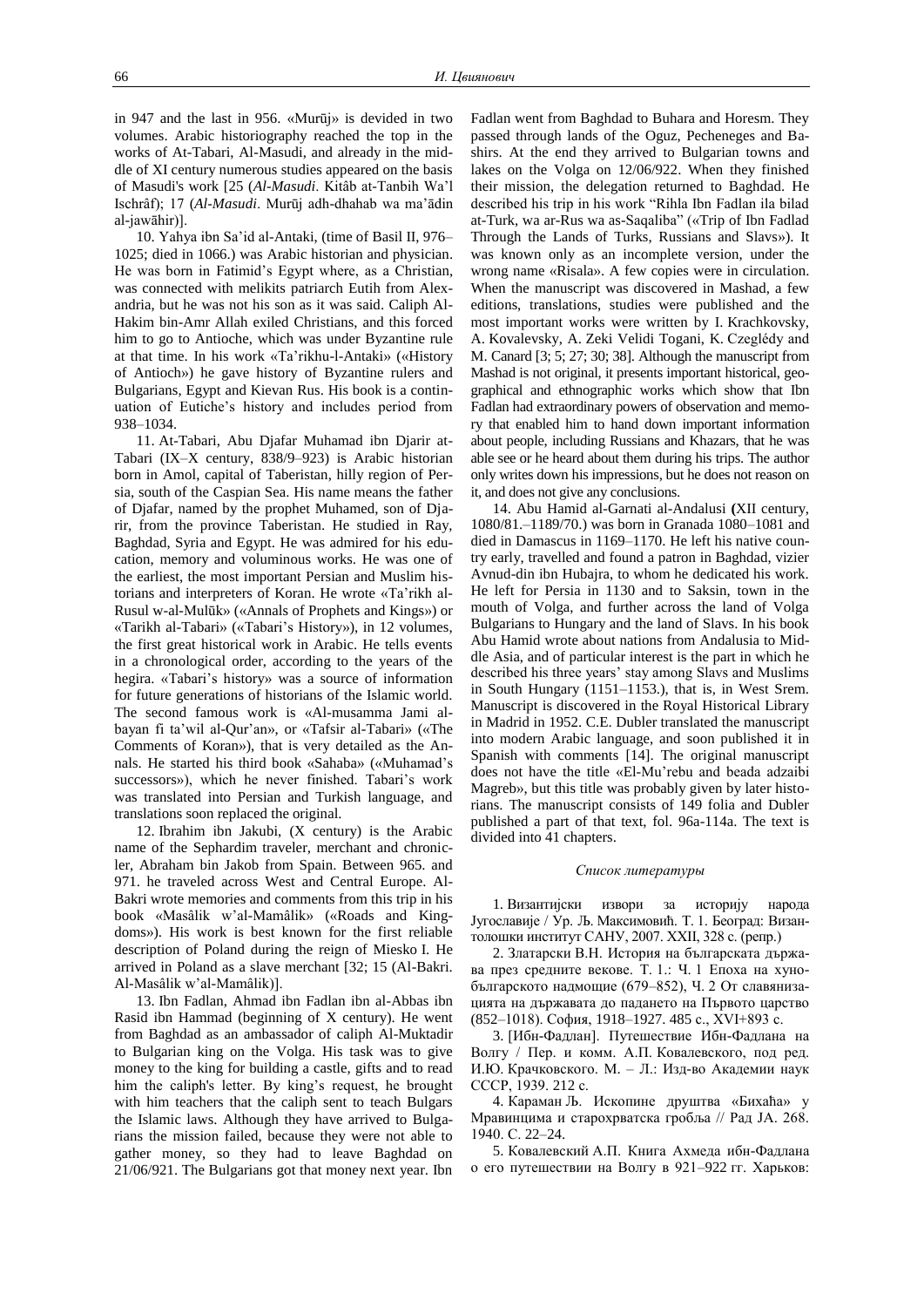Изд-во Харьковского государственного университета им. А.М. Горького, 1956. 345 с.

6. Мано-Зиси Ђ., Љубинковић М., Гарашанин М.В., Ковачевић Ј., Веселиновић Р. Заштитно ископавање код Панчева // Музеји. Бр. 1. 1948. С. 53–95.

7. Тројановић С. Стари словенски погреб, етнолошка студија // Српски књижевни гласник. Књ. 3. 1901. С. 50–60, 125–137.

8. Острогорски Г. Историја Византије. Београд: Просвета, 1969. 582 с.

9. Ћоровић-Љубинковић М. Метални накит Белобрдског типа. Гроздолике мићуше // Старинар. Орган Археолошког института. Нова Сериjа. Књ. 2. 1951. С. 21–55.

10. Цвијановић И. Абу Хамид о муслиманима у земљи Словена и јужној Угарској // Рад музеја Војводине. Бр. 54. 2012. С. 119–130.

11. Цвијановић И. Арапски писани извори о трговачким путевима и градовима у словенским земљама од IX до XII века // Архаика. Год. 2008. Бр. 2. С. 229–238.

12. Цвијановић И. Норманска Сицилија у делима Идрисија и Ибн Ђубајира, арапских путописаца из XII века // Велики прасак: сто година од атентата у Сарајеву / Ур. В. Петровић, М. Исић. Пожаревац: Центар за културу, 2015. С. 9–29.

13. Цвијановић И. Српски градови и обичаји у средњовековним арапским путописима од IX до XII века // Средњи век у српској науци, историји, књижевности и уметности (VII Научни скуп, Деспотовац-Манасија, 22–23. Август 2015 [у овиру манифестације] XXIII Дани српскога духовног преображења) / Гл. ур. Г. Јовановић. Деспотовац– Београд: Народна библиотека «Ресавска школа» – Институт за српски језик САНУ, 2016. С. 105–123.

14. [Abu Hamid (Abu Hamid Muhammad ben Abd al-Rahman ben Sulayman al-Mazini al-Qaysi al-Gharnati)]. Abû Hamid el Granadino y su relacion de viaje por tierras euroasiaticas / Texto arabe, traduccion e interpretacion por C.E. Dubler. Madrid: Imprenta y editorial maestre, 1953. 425 p.

15. Al-Bakri (Abu Abdullah Al-Bakri). Al-Masâlik w"al-Mamâlik / Ed. by J. Talba. Beirut, 2003.

16. Al-Idrisi (Abu 'Abdallah Muhammad ibn Muhammad ibn 'Abdallah ibn Idris). Kitab Nuzhat al-Mušqat fi Ihritaq al-Afaq. Beirut, 1989.

17. Al-Masudi (Abul Hasan Ali ibn Husain Ali al-Masudi). Murūj adh-dhahab wa ma"ādin al-jawāhir. Beirut, 2005.

18. At-Tabari (Abu Djafar Muhamad ibn Djarir at-Tabari). Ta"rikh al-Rusul w-al-Mulūk. Beirut, 2002.

19. Bibliotheca Geographorum Arabicorum. Pars I / Ed. M.J. de Goeje (Editio 2). Lugduni Batavoruм (Leiden): Brill, 1967 (Viae Regnorum descriptio ditionis Moslemicae auctore Abu Ishák al-Fárisi al-Istakhrí).

20. Bibliotheca Geographorum Arabicorum. Pars II / Ed. M.J. de Goeje, J.H. Kramers (Editio 2). Lugduni Batavoruм (Leiden): Brill, 1938 (Viae et Regna, descriptio ditionis Moslemicae auctore Abu"l-Kásim Ibn Haukal).

21. Bibliotheca Geographorum Arabicorum. Pars III / Ed. M.J. de Goeje (Editio 2). Lugduni Batavorum (Leiden): Brill, 1967 (Descriptio imperii Moslemici auctore Al-Mokaddasi).

22. Bibliotheca Geographorum Arabicorum. Pars V / Ed. M.J. de Goeje (Editio 2). Lugduni Batavoruм (Leiden): Brill, 1967 (Compendium libri Kitâb Al-Boldän auctore Ibn al-Fakih al-Hamadhänî).

23. Bibliotheca Geographorum Arabicorum. Pars VI / Ed. M.J. de Goeje (Editio 2). Lugduni Batavoruм (Leiden): Brill, 1967 (Kitâb Al-Masälik Wa'l-Mamãlik auctore Abu"l-Kâsim Obaidallah ibn Abdallah Ibn Khordädhbeh, accedunt excerpta e Kitâb Al-Kharâdj auctore Kodâma ibn Dja'far).

24. Bibliotheca Geographorum Arabicorum. Pars VII / Ed. M.J. de Goeje (Editio 1). Lugduni Batavorum (Leiden): Brill, 1892 (Kitâb Al-A"Lâk An-Nafîsa VII auctore Abû Alî Ahmed ibn Omar Ibn Rosteh et Kitâb Al-Boldân auctore Ahmed ibn Jakûb ibn Wadhih al-Kâtib Al-Jakûbi).

25. Bibliotheca Geographorum Arabicorum. Pars VIII / Ed. M.J. de Goeje (Editio 2). Lugduni Batavorum (Leiden): Brill, 1967 (Kitâb At-Tanbîh Wa"l-Ischrâf auctore *al-Masûdî*).

26. Bowlus C.R. Franks, Moravians, and Magyars: The Struggle for the Middle Danube, 788–907. Philadelphia: University of Pennsylvania Press, 1995. 384 p.

27. Canard M. La relation du voyage d"Ibn Fadlân chez les Bulgares de la Volga // Annales de l"Institut d'Études orientales. T. 16. 1958. P. 43–146.

28. Cvijanovic I. Description of the Earth in the Works of Arabic Geographers from IX to XII Century // Publications of the Astronomical Observatory of Belgrade. Vol. 91. 2012. P. 371–375.

29. Cvijanović I. The Typology of Early Medieval Settlements in Bohemia, Poland and Russia // The World of the Slavs. Studies on the East, West and South Slavs: Civitas, Oppidas, Villas and Archeological Evidence (7th to 11th Centuries AD) / Ed. by S. Rudić. Belgrade: The Institute of History, 2013. P. 289–344.

30. Czeglédy K. Zur mescheder Handschrift von Ibn Fadlān"s Reisebericht // Acta Orientalia Academiae Scientiarum Hungaricae. T. 1. 1950−51. О. 217−260.

31. Ibn Fadlan (Ahmad ibnFadhlan ibn al-Abbas ibn Rashid ibn Hammad) Rihla Ibn Fadlan ila bilad at-Turk, wa ar-Rus wa as-Saqaliba. Beirut, 2003.

32. Ibn Jakubi (Ibrahim ibn Jakubi). Ta"rikh al-Jaqubi. Beirut, 2007.

33. Majeska G.P. Russian Travelers to Constantinople in the Fourteenth and Fifteenth Centuries. Washington (DC): Dumbarton Oaks Research Library and Collection, 1984. 486 p.

34. Marquart J. Osteuropäische und ostasiatische Streifzüge. Ethnologische und historisch-topographische Studien zur Geschichte des 9. und 10. Jahrhunderts (ca. 840–940). Leipzig: Dieterich"sche Verlagsbuchhandlung, T. Weicher, 1903. 557 S.

35. Riche P. Die Karolinger, Une famille qui fit l"Europe. Paris: Hachette, 1983. 495 p.

36. The New Cambridge Medieval History. Vol. 3 (c. 900–1024) / Ed. by T. Reuter. Cambridge–New York: Cambridge University Press, 2008. XXVI+811 p.

37. Yahya ibn Sa"id d"Antioche. Ta"rikhu-l-Antaki. Tarabulus-Lubnan: Jarrus Bris, 1990.

38. Zeki Validi Togan A. Ibn Fadlan"s Reisebericht (Abhandlungen für die kunde des Morgenlandes. Bd. 24, Hf. 3). Leipzig: F.A. Brockhaus, 1939. XXXIV+337 S.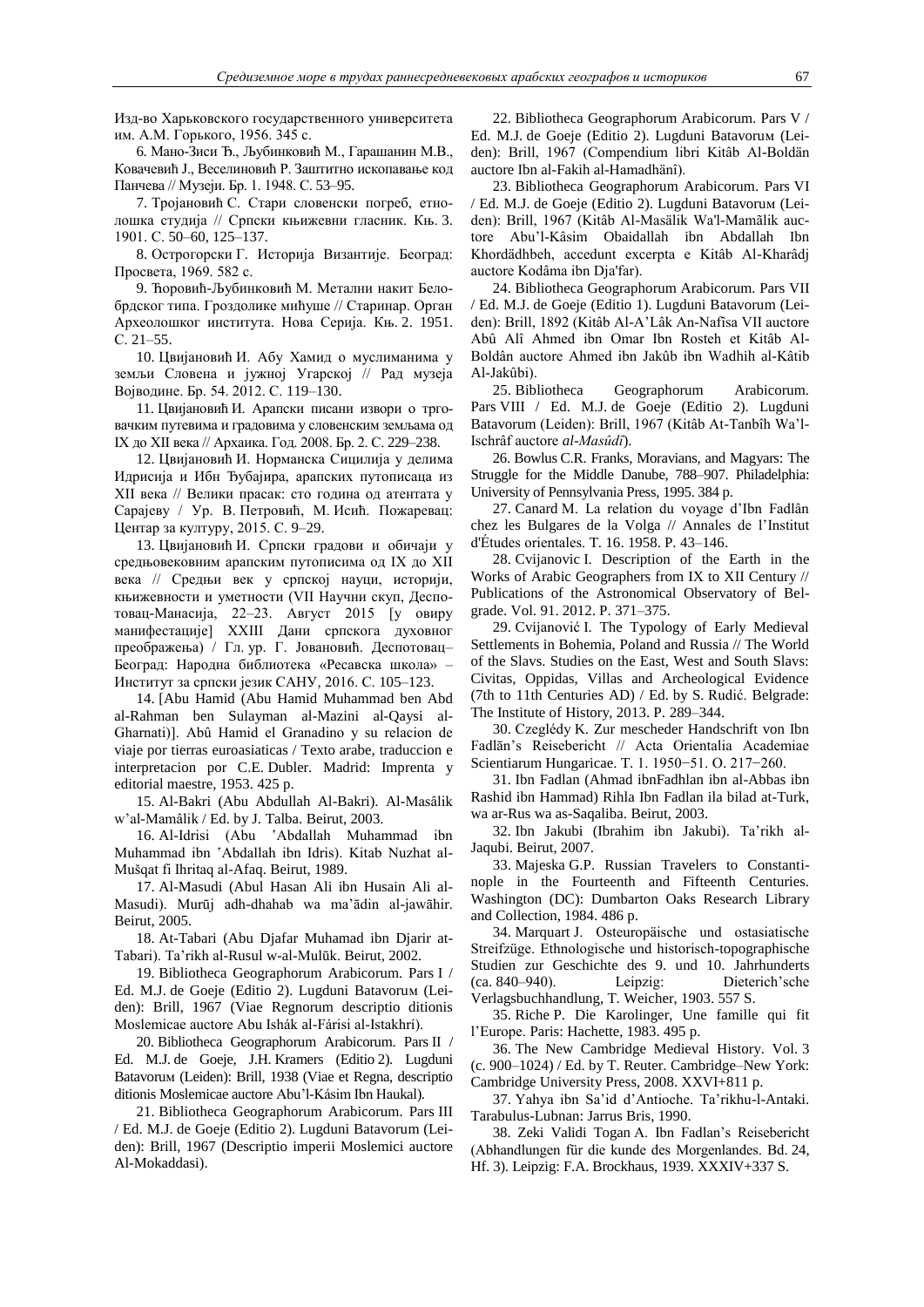# **MEDITERRANEAN IN THE WORKS OF THE EARLY MEDIEVAL ARABIC GEOGRAPHERS AND HISTORIANS**

## *I. Cvijanovic*

The paper is based on the Arabic sources dealing with the history and geography of the Mediterranean from the 9th – 12th centuries. In the works of nine Arabic travel writers, natural-geographical characteristics of the Mediterranean, seas and rivers are described, and a description is given of some regions and nations settled in the territories.

*Keywords:* Mediterranean, Medieval lands, Arabic sources, Early Middle Ages.

## *References*

1. Vizantijski izvori za istoriju naroda Jugoslavije / Ur. Lj. Maksimović. T. 1. Beograd: Vizantološki institut SA-NU, 2007. XXII, 328 s. (repr.)

2. Zlatarski V.N. Istorija na blgarskata drzhava prez srednite vekove. T. 1. P. 1. Epoha na huno-blgarskoto nadmoshtie (679–852), P. 2. Ot slavjanizacijata na drzhavata do padaneto na Prvoto carstvo (852–1018). Sofija, 1918– 1927. 485 s., XVI+893 s.

3. [Ibn-Fadlan]. Puteshestvie Ibn-Fadlana na Volgu / Per. i komm. A.P. Kovalevskogo, pod red. I.Yu. Krachkovskogo. M. – L.: Izd-vo Akademii nauk SSSR, 1939. 212 s.

4. Karaman Lj. Iskopine društva «Bihaća» u Mravincima i starohrvatska groblja // Rad JA. 268. 1940. S. 22–24.

5. Kovalevskij A.P. Kniga Ahmeda ibn-Fadlana o ego puteshestvii na Volgu v 921–922 gg. Har'kov: Izdvo Har'kovskogo gosudarstvennogo universiteta im. A.M. Gor'kogo, 1956. 345 s.

6. Mano-Zisi Đ., Ljubinković M., Garašanin M.V., Kovačević J., Veselinović R. Zaštitno iskopavanje kod Pančeva // Muzeji. Br. 1. 1948. S. 53–95.

7. Trojanović S. Stari slovenski pogreb, etnološka studija // Srpski književni glasnik. Knj. 3. 1901. S. 50–60, 125–137.

8. Ostrogorski G. Istorija Vizantije. Beograd: Prosveta, 1969. 582 s.

9. Ćorović-Ljubinković M. Metalni nakit Belobrdskog tipa. Grozdolike mićuše // Starinar. Organ Arheološkog instituta. Nova Serija. Knj. 2. 1951. S. 21–55.

10. Cvijanović I. Abu Hamid o muslimanima u zemlji Slovena i južnoj Ugarskoj // Rad muzeja Vojvodine. Br. 54. 2012. S. 119–130.

11. Cvijanović I. Arapski pisani izvori o trgovačkim putevima i gradovima u slovenskim zemljama od IX do XII veka // Arhaika. God. 2008. Br. 2. S. 229–238.

12. Cvijanović I. Normanska Sicilija u delima Idrisija i Ibn Đubajira, arapskih putopisaca iz XII veka // Veliki prasak: sto godina od atentata u Sarajevu / Ur. V. Petrović, M. Isić. Požarevac: Centar za kulturu, 2015. S. 9–29.

13. Cvijanović I. Srpski gradovi i običaji u srednjovekovnim arapskim putopisima od IX do XII veka // Srednji vek u srpskoj nauci, istoriji, književnosti i umetnosti (VII Naučni skup, Despotovac-Manasija, 22–23. Avgust 2015 [u oviru manifestacije] XXIII Dani srpskoga duhovnog preobraženja) / Gl. ur. G. Jovanović. Despotovac– Beograd: Narodna biblioteka «Resavska škola» – Institut za srpski jezik SANU, 2016. S. 105–123.

14. [Abu Hamid (Abu Hamid Muhammad ben Abd al-Rahman ben Sulayman al-Mazini al-Qaysi al-Gharnati)]. Abû Hamid el Granadino y su relacion de viaje por tierras euroasiaticas / Texto arabe, traduccion e interpretacion por C.E. Dubler. Madrid: Imprenta y editorial maestre, 1953. 425 p.

15. Al-Bakri (Abu Abdullah Al-Bakri). Al-Masâlik w"al-Mamâlik / Ed. by J. Talba. Beirut, 2003.

16. Al-Idrisi (Abu 'Abdallah Muhammad ibn Muhammad ibn 'Abdallah ibn Idris). Kitab Nuzhat al-Mušqat fi Ihritaq al-Afaq. Beirut, 1989.

17. Al-Masudi (Abul Hasan Ali ibn Husain Ali al-Masudi). Murūj adh-dhahab wa ma"ādin al-jawāhir. Beirut, 2005.

18. At-Tabari (Abu Djafar Muhamad ibn Djarir at-Tabari). Ta"rikh al-Rusul w-al-Mulūk. Beirut, 2002.

19. Bibliotheca Geographorum Arabicorum. Pars I / Ed. M.J. de Goeje (Editio 2). Lugduni Batavorum (Leiden): Brill, 1967 (Viae Regnorum descriptio ditionis Moslemicae auctore Abu Ishák al-Fárisi al-Istakhrí).

20. Bibliotheca Geographorum Arabicorum. Pars II / Ed. M.J. de Goeje, J.H. Kramers (Editio 2). Lugduni Batavorum (Leiden): Brill, 1938 (Viae et Regna, descriptio ditionis Moslemicae auctore Abu"l-Kásim Ibn Haukal).

21. Bibliotheca Geographorum Arabicorum. Pars III / Ed. M.J. de Goeje (Editio 2). Lugduni Batavorum (Leiden): Brill, 1967 (Descriptio imperii Moslemici auctore Al-Mokaddasi).

22. Bibliotheca Geographorum Arabicorum. Pars V / Ed. M.J. de Goeje (Editio 2). Lugduni Batavorum (Leiden): Brill, 1967 (Compendium libri Kitâb Al-Boldän auctore Ibn al-Fakih al-Hamadhänî).

23. Bibliotheca Geographorum Arabicorum. Pars VI / Ed. M.J. de Goeje (Editio 2). Lugduni Batavorum (Leiden): Brill, 1967 (Kitâb Al-Masälik Wa'l-Mamãlik auctore Abu"l-Kâsim Obaidallah ibn Abdallah Ibn Khordädhbeh, accedunt excerpta e Kitâb Al-Kharâdj auctore Kodâma ibn Dja'far).

24. Bibliotheca Geographorum Arabicorum. Pars VII / Ed. M.J. de Goeje (Editio 1). Lugduni Batavorum (Leiden): Brill, 1892 (Kitâb Al-A"Lâk An-Nafîsa VII auctore Abû Alî Ahmed ibn Omar Ibn Rosteh et Kitâb Al-Boldân auctore Ahmed ibn Jakûb ibn Wadhih al-Kâtib Al-Jakûbi).

25. Bibliotheca Geographorum Arabicorum. Pars VIII / Ed. M.J. de Goeje (Editio 2). Lugduni Batavorum (Leiden): Brill, 1967 (Kitâb At-Tanbîh Wa"l-Ischrâf auctore al-Masûdî).

26. Bowlus C.R. Franks, Moravians, and Magyars: The Struggle for the Middle Danube, 788–907. Philadelphia: University of Pennsylvania Press, 1995. 384 p.

27. Canard M. La relation du voyage d"Ibn Fadlân chez les Bulgares de la Volga // Annales de l"Institut d'Études orientales. T. 16. 1958. P. 43–146.

28. Cvijanovic I. Description of the Earth in the Works of Arabic Geographers from IX to XII Century // Publications of the Astronomical Observatory of Belgrade. Vol. 91. 2012. P. 371–375.